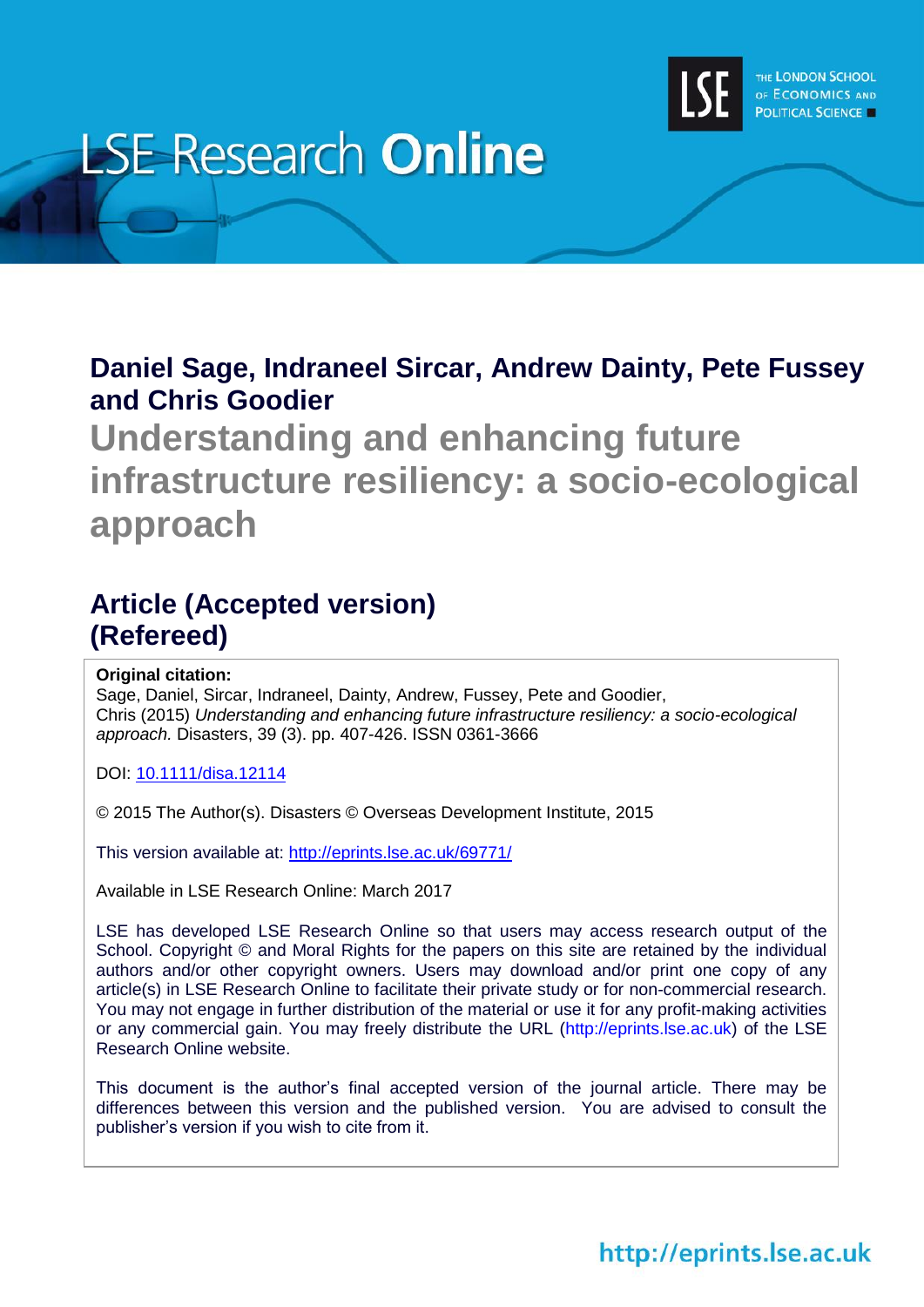#### **Understanding and Enhancing Future Infrastructure Resiliency:**

#### **A Socio-Ecological Approach**

**Word count:** 7760 (excluding references)

#### **Abstract**

It has long been recognized that the resilience of any system, whether human or natural, involves the capacity of that system to adapt its structure, although not necessarily function, to a new configuration in response to long-term socio-ecological change. Thus over the long-term, enhancing resilience involves more than simply improving the ability of a system to resist an immediate threat or recover to a stable, past state. However, despite the prevalence of adaptive notions of resilience in academic discourse, it is apparent that infrastructure planners and policies largely continue to struggle to comprehend longer-term system adaptation in their understandings of resilience. Instead a short-term, stable system perspective (STSS) on resilience is prevalent: our purpose here is to identify and problematize this perspective. In so doing, we present research that developed a heuristic 'scenario-episode' tool to address, and challenge, this STSS perspective as it plays out within the context of UK infrastructure resilience. Thus, our goal is to help resilience practitioners better understand the capacities of future infrastructure systems to respond to natural and malicious threats.

**Keywords:** Resilience, Critical Infrastructure Protection, Scenario Methodologies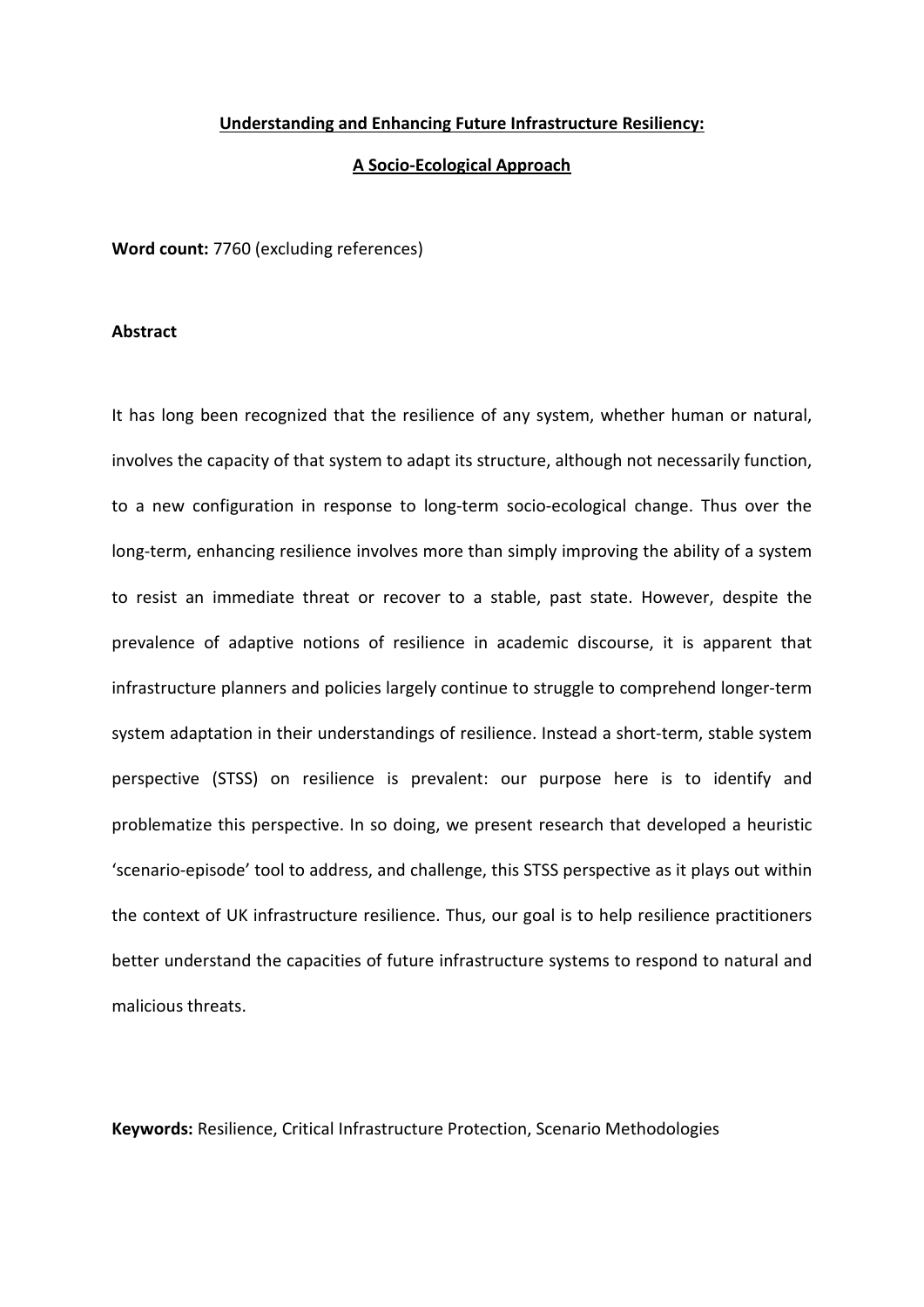#### **1 Introduction**

Resilience is often conceptualized as a long-term adaptive, transformative process, (Adger, 2000; Coaffee et al, 2009; Holling, 1973; Manyena, 2006; Paton et al, 2000). Adaptive conceptualizations of resilience have been maintained across many fields: from ecologists seeking to understand the impact of past climate change events on the potential of corals to survive future climate change (Pandolfi, 2003), to psychologists seeking to understand how childhood is formative in equipping individuals to adapt to future stress (Richardson, 2002). Regarding physical infrastructure systems, it is increasingly recognised that, whilst they can never be totally resistant, they should be designed in a manner that allows for recovery of their structure and function following a catastrophic event (Bosher and Dainty 2010; Coaffee et al, 2009). And yet the structure and function of infrastructure systems is far from static over the longer-term. Historical studies reveal how physical infrastructure systems, whether transport (Guldi, 2012) or energy (Hughes, 1983), have evolved over decades in unpredictable ways as they respond to, and further shape, socio-ecological changes. In the context of critical infrastructure planning, including emergency response<sup>[1](#page-2-0)</sup>, policy debates remain largely silent on the capacity of infrastructure systems to adapt to longer-term socioecological changes. Instead, infrastructure resilience policy and planning has become largely orientated around a short-term, stable system (STSS) perspective. In essence, STSS perspectives focus on how a known socio-technical system (e.g. electricity grid) can either resist an immediate short-term threat (such as a bomb or flood), or else rapidly bounce back

<span id="page-2-0"></span> $1$  In keeping with UK policy, we regard emergency response as a critical infrastructure system in its own right (Cabinet Office, 2011: 12).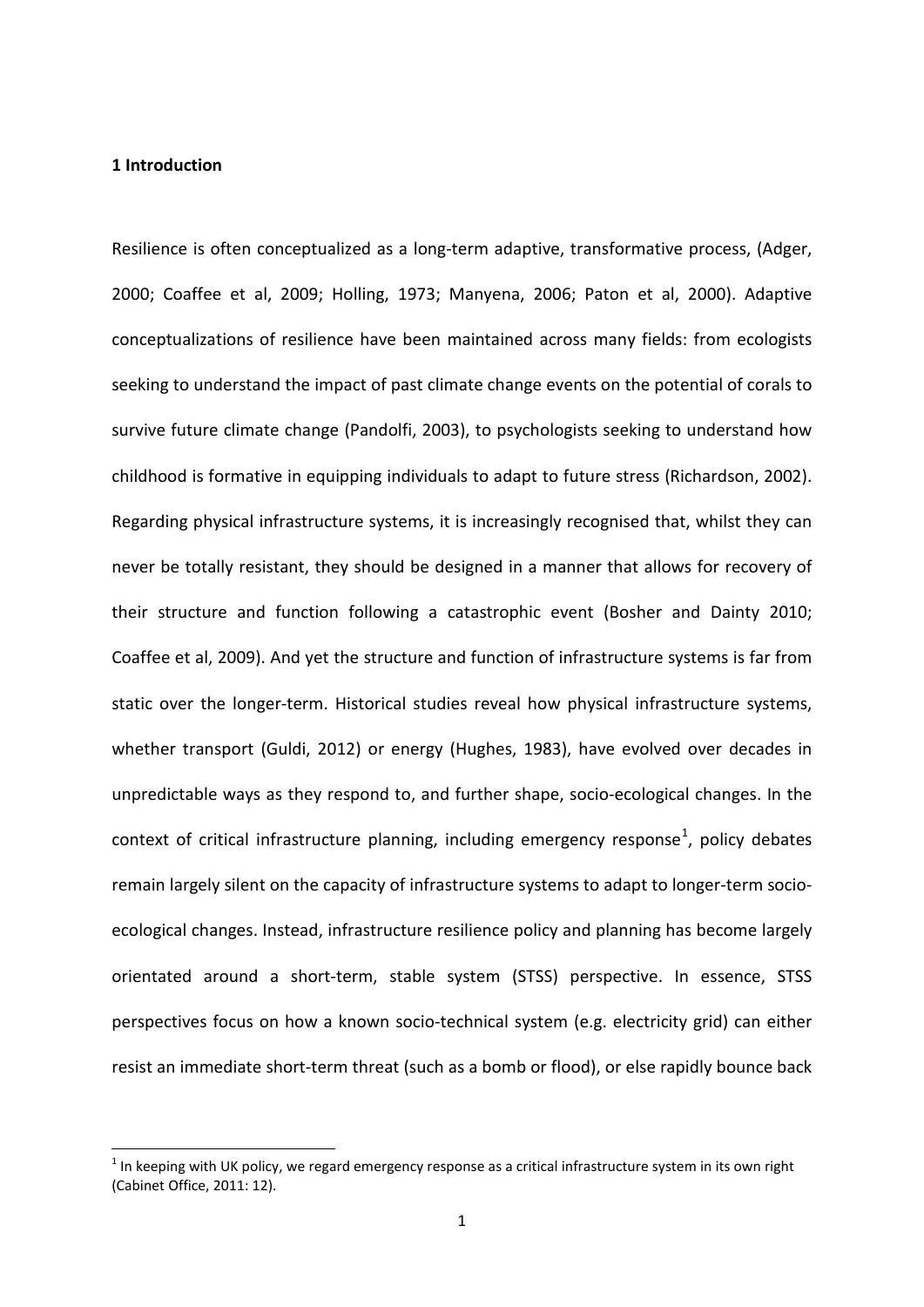from that threat to an original, equilibrium state (see e.g. Cabinet Office, 2010; Cabinet Office, 2011; Xu et al, 2012; Maliszewski and, Perrings, 2012).

In this paper we aim to identify and problematize the prevalence of STSS perspectives of resilience as related to infrastructure. We argue that this enables a better understanding of the relationship between open-ended adaptations in infrastructure systems in response to longer-term socio-ecological changes, such as climate or economic change, and the shortterm capacity of infrastructure systems to resist and recover from immediate, often wellknown, threats. Thus, in this paper we address two related questions: (i) what are the limitations of the STSS perspective, and (ii) how can scholars and practitioners address the limitations of this perspective as a basis for improving resilience in specific contexts. The contributions we propose are conceptual and methodological: to evaluate the conceptual and methodological value of a heuristic tool to elicit new debates around the resiliency implications of infrastructure changes. To this end, rather than offering prescriptive recommendations of how resilience practice should be enacted (which is beyond the scope of this paper), we discuss policy interventions derived from this approach to develop conceptual and methodological arguments and illustrate the shorter-term implications of long-term events.

After introducing some of the key conceptual debates around 'infrastructure' and 'resilience' that inform the analysis of this paper, the first section reviews the significance, and by extension limitations, related to the STSS perspective within current resilience policy and planning. This section will refer to global resilience policies, but will focus on UK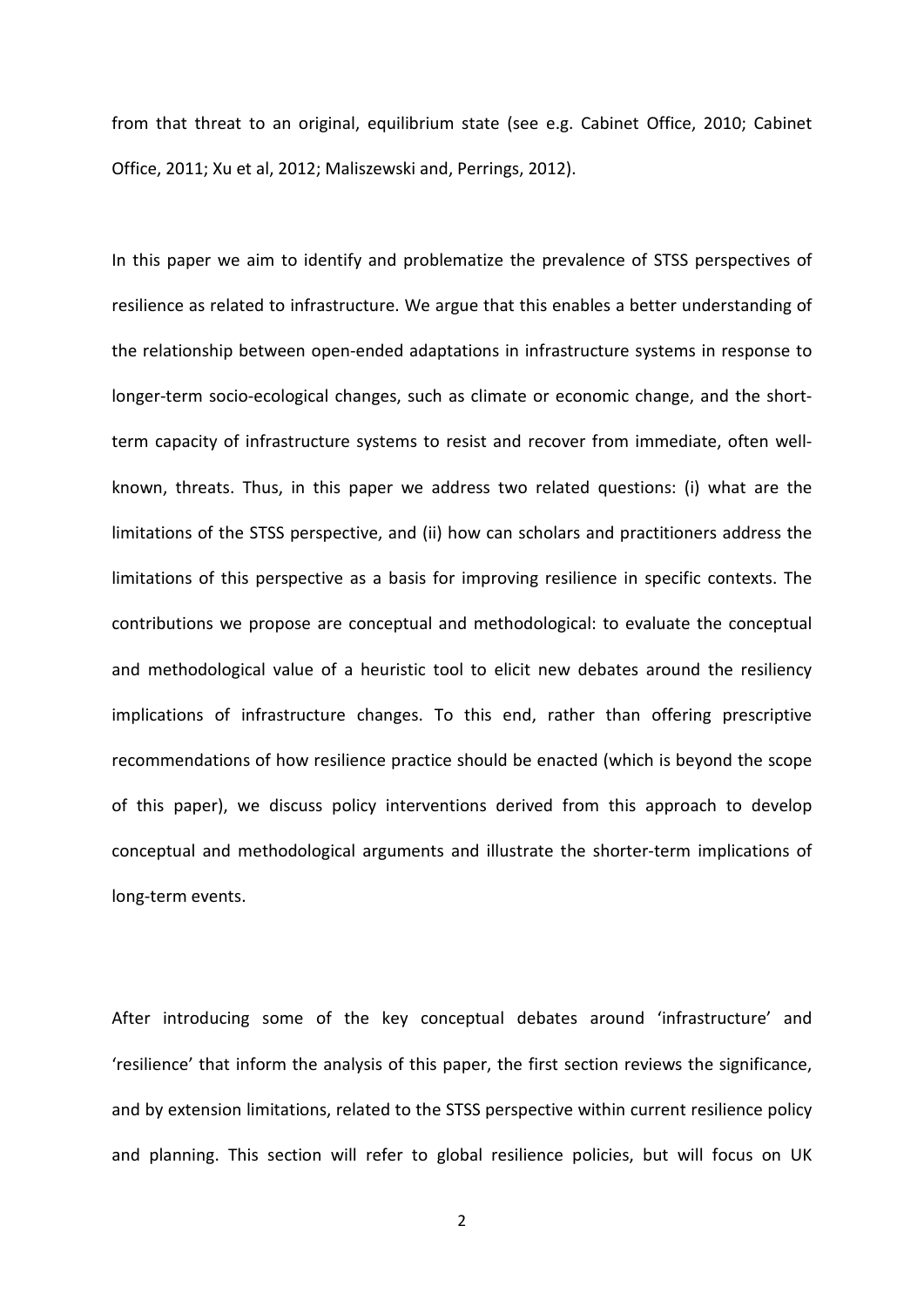infrastructure resilience policy and planning as a detailed case study. However, we recognize that simply critiquing the existence and potential consequences of temporal, and conceptual, myopia, within current critical infrastructure planning leaves the limitations of the STSS perspective unaddressed for practitioners. For this reason, in the second section of the paper we outline an alternative way of *framing* infrastructure resilience. Here, a novel heuristic method informed by scenario methodologies and to help practitioners capture the consequences of longer-term, open-ended adaptations within critical infrastructure resilience for their resilience work, organisations and policies is presented. Drawing upon the parlance of Holling (1973, 2001), we term this approach the 'socio-ecological' perspective. In the third section of the paper we evaluate the utility of this heuristic method to elicit new policy-relevant insights into resilience that enable longer-term changes and adaptations to become foregrounded. Here we discuss a multi-disciplinary research project in which this methodology was recently employed as an aid to better understand future UK infrastructure resilience, specifically in the key infrastructure areas of energy and transport. By way of conclusion we briefly examine the wider value and transferability of this approach to a range of resilience practitioners, as well as possibilities for further research in this area. Before proceeding further it is important to clarify how two terms that will be repeatedly mobilized within this paper to frame the research problem are being understood: 'resilience' and 'infrastructure'.

#### 1.2 Framing Resilience and Infrastructure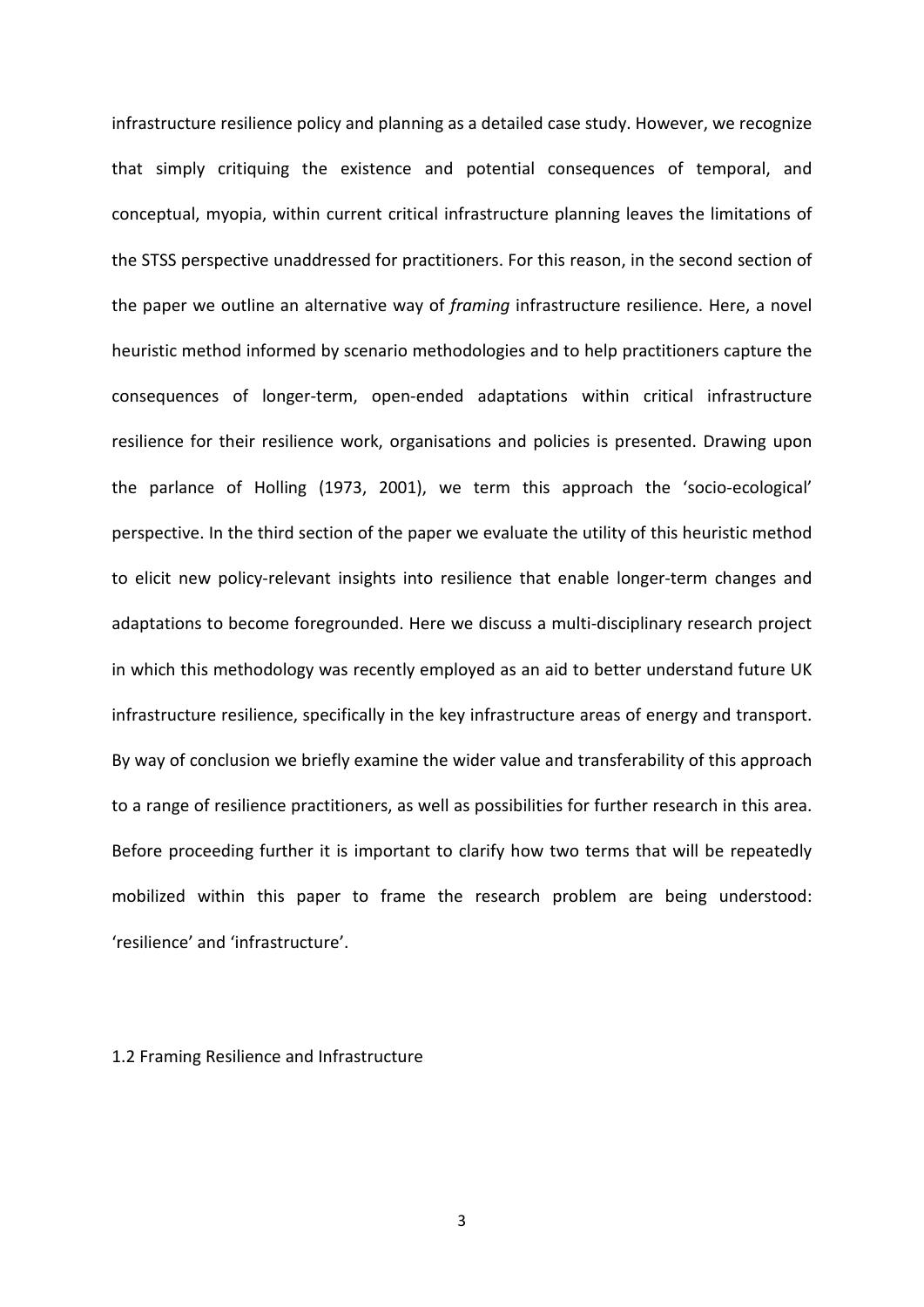One much-cited (see Folke, 2006; Manyena, 2006; Walker and Cooper, 2011), and elucidating, definition of resilience, germane to the focus of this paper, is that proposed by the ecologist C.S. Holling. In a seminal paper, Holling (1973) explained how system behaviour can be understood through two disciplinary lenses: engineering and ecology. In an engineering system the parts of system must perform consistently within a narrow, stable range of measurable variables. For example, an electricity grid must transmit energy at a particular frequency. Any deviation from such narrow performance goals must be counteracted. By contrast, in an ecological system, where external threats are often unknown, systems can be understood through less defined qualitative relationships; for example, focusing on the survival of a species in the eco-system, rather than numbers of a species. Holling (1973) describes the ecological model as a better basis to conceptualize resilience because if the persistence of relationships is what guarantees the survival of a system – rather than the avoidance of temporary oscillations in that system's performance – then resilience does not equal stability. Consider the example of an energy grid. The resilience of the electricity grid is not the same as its stability. Resilience requires that the qualitative relationship between various parts of the network are maintained (e.g. coal power stations are linked through a coal supply chain to a coal seam, then linked to consumers via a transmission network composed of control centres, pylons and substations). Here, resilience constitutes more than simply the constant operation of the system in terms of set frequency and voltage. Indeed, without the perseverance of such qualitative functional relationships, quantitative system stability and structural integrity cannot even be measured. Holling is not suggesting here that quantitative stability is not important, rather that it is not sufficient in itself to understand, and achieve, resilience. Holling (1973) also observes how systems appear more resilient to change by virtue of their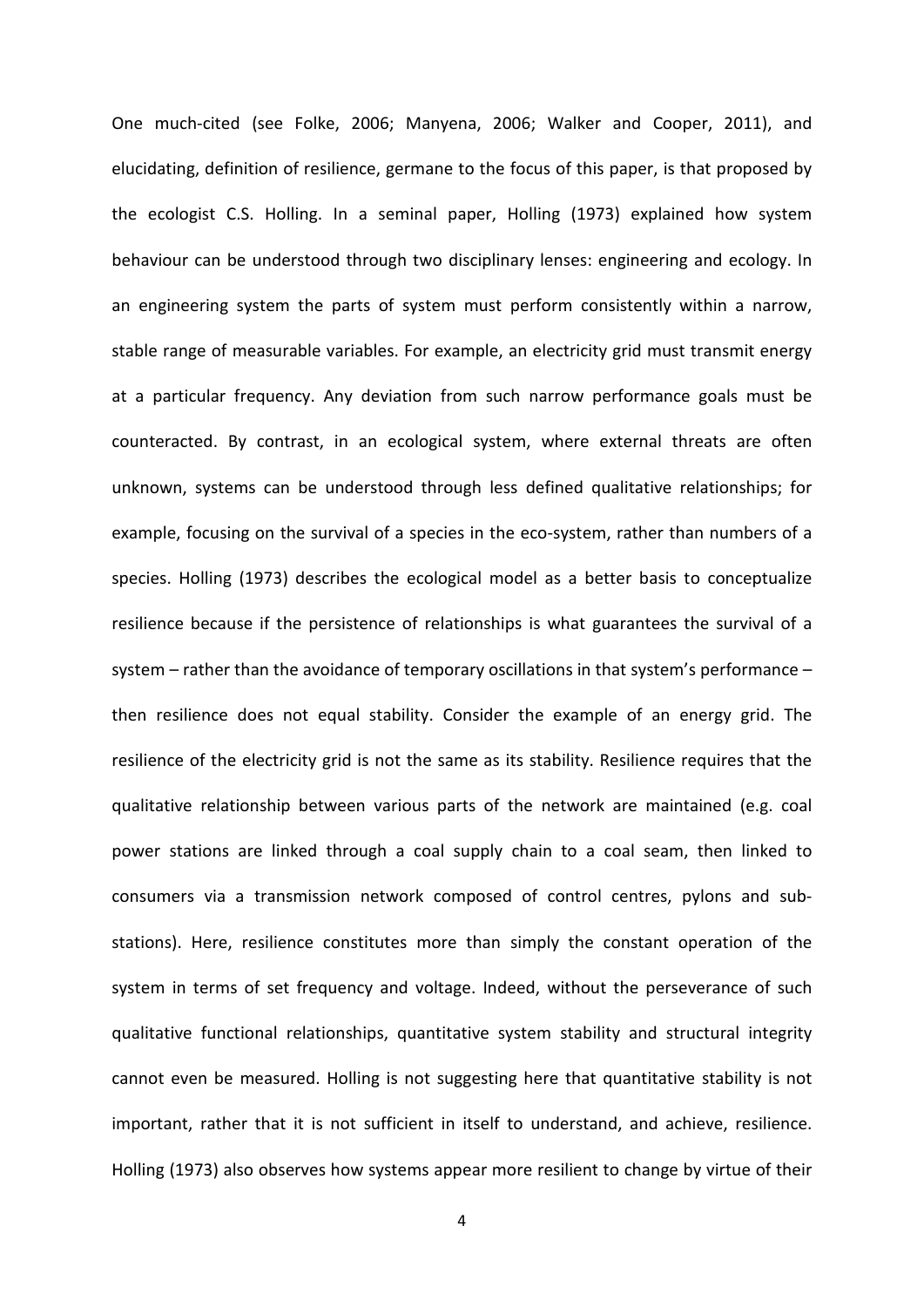instability; insects in forests with high climatic variability suffer immense population shifts, but recover well. Insects in areas of low climatic fluctuation recover far less well. We could similarly hypothesize that areas of the world with highly unstable energy networks promote better recovery and adaptation to power loss within a human population than highly stable infrastructures.

More recently, Holling (2001; and Holling et al., 2002) has refined his ideas through the 'panarchy' model of change in socio-ecological systems. This cycle contains two phases: the long and slow accumulation of resources for conservation and transformation by the system and shorter periods of innovation and reorganisation. In the first phase, stability, connectedness and rigidity in the system increase; yet this also increases the vulnerability of the system to change. In the second phase, an external event exposes this vulnerability causing rapid systemic disorganisation where new relationships are unexpectedly formed, sowing the seeds of future renewal. Holling (2001) argues that during the first stage, systems at different temporal scales are mostly immune to changes at lower scales, so that, for example, a single decision in a company does not influence national law. Yet, there are opportunities for cross-scale interaction, for example when this law is too rigid and eventually fails during the second stage, a single decision could influence its renewal. Additionally, larger scales can also release stabilizing influences on smaller scales as they break down, releasing learnt behaviours to constrain the renewal of smaller, faster systems (Holling, 2001).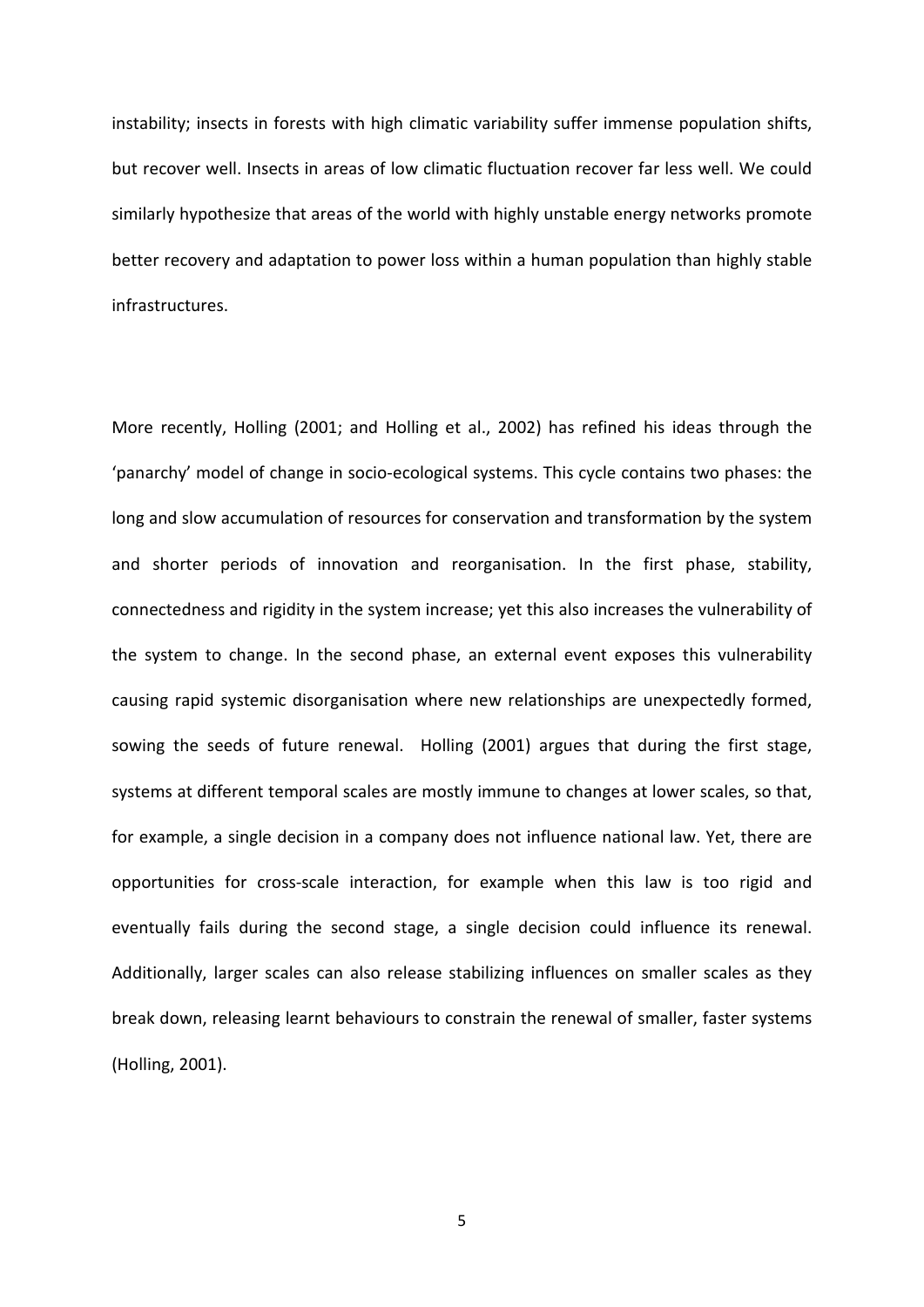Holling's (1973; 2001) work has two important implications that help us challenge an STSS perspective on resilience. First, Holling's (1973) early work draws a useful distinction between resilience and stability and reveals an important relationship between the two. There can be no quantitative system stability without qualitative resilience. Yet, qualitative resilience does not require quantitative system stability and, indeed, for Holling, quantitative system stability may actually *weaken* resilience. We should add an important clarification at this juncture: we are not proposing that system stability and reliability is undesirable. Rather, we should contextualize this STSS perspective, via Holling (1973), to suggest that short-term stability should never be the end-goal of resilience thinking, as it obscures the adaptive, open-ended, nature of systemic resilience. Second, Holling's (2001) later work suggests that all systems adaptation is endemic, albeit over different time frames. However, we cannot grasp adaptation in any system without acknowledging the complex interactions between different adaptive cycles of different (yet related) systems operating across varying temporal and spatial scales. In other words, any attempt to understand resilience purely through an isolated single system and its temporal (and spatial) scale will obscure our understanding of the broader resilience innovations and constraints. Holling's socio-ecological notion of resilience fundamentally challenges the STSS perspective found in notions of resistance, reliability and recovery in much current resilience policy and planning (see Cabinet Office, 2010; 2011; UN, 2005; Patriot Act, 2001).

Another key term addressed here is 'infrastructure'. This term can be refined in relation to the physical and organisational assets required not simply to maintain the normal running of a nation-state, but whose loss would bring about significant, long-term, socio-economic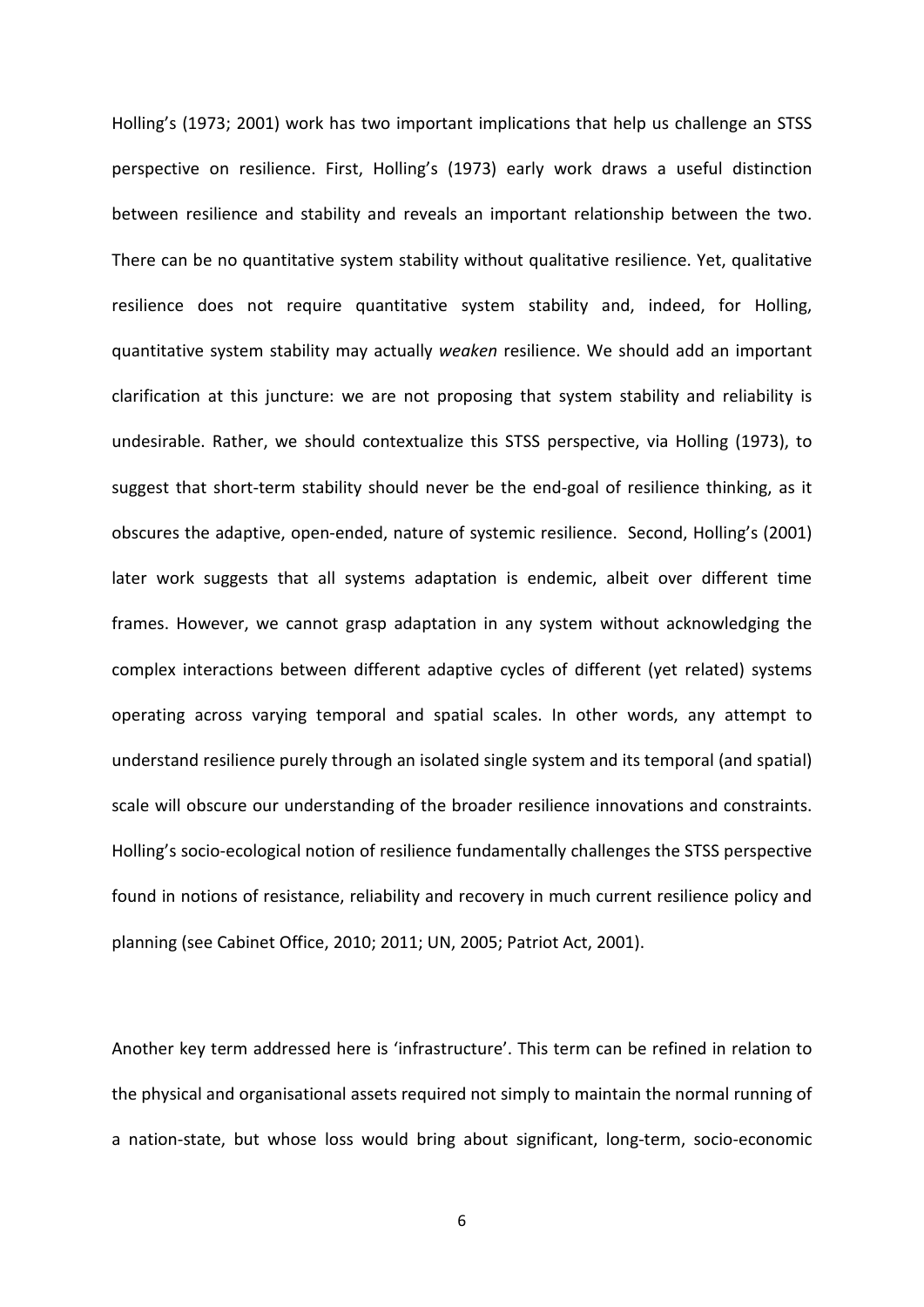deterioration in that state. This is the domain of critical infrastructure. Numerous definitions of critical infrastructure exist in policy documents. Arguably the most significant is that within the 2001 US Patriot Act:

The term ''critical infrastructure'' means systems and assets, whether physical or virtual, so vital to the United States that the incapacity or destruction of such systems and assets would have a debilitating impact on security, national economic security, national public health or safety, or any combination of those matters (Patriot Act 2001: P.L. 107-56).

This is the established US definition and has been translated into other policy documents worldwide, including the UK:

Those infrastructure assets (physical or electronic) that are vital to the continued delivery and integrity of the essential services upon which the UK relies, the loss or compromise of which would lead to severe economic or social consequences or to loss of life (Cabinet Office, 2010: 8).

Such broad policy definitions inevitably pose more questions than they answer. Specifically, how do the various organisations involved in the planning, maintenance and protection of infrastructure understand what is 'critical' and what is not (CRS, 2004; Manyena, 2006)? While policy habitually narrows down critical infrastructure to specific sectors (see Cabinet Office, 2010; Patriot Act, 2001), governments often ask private sector organisations to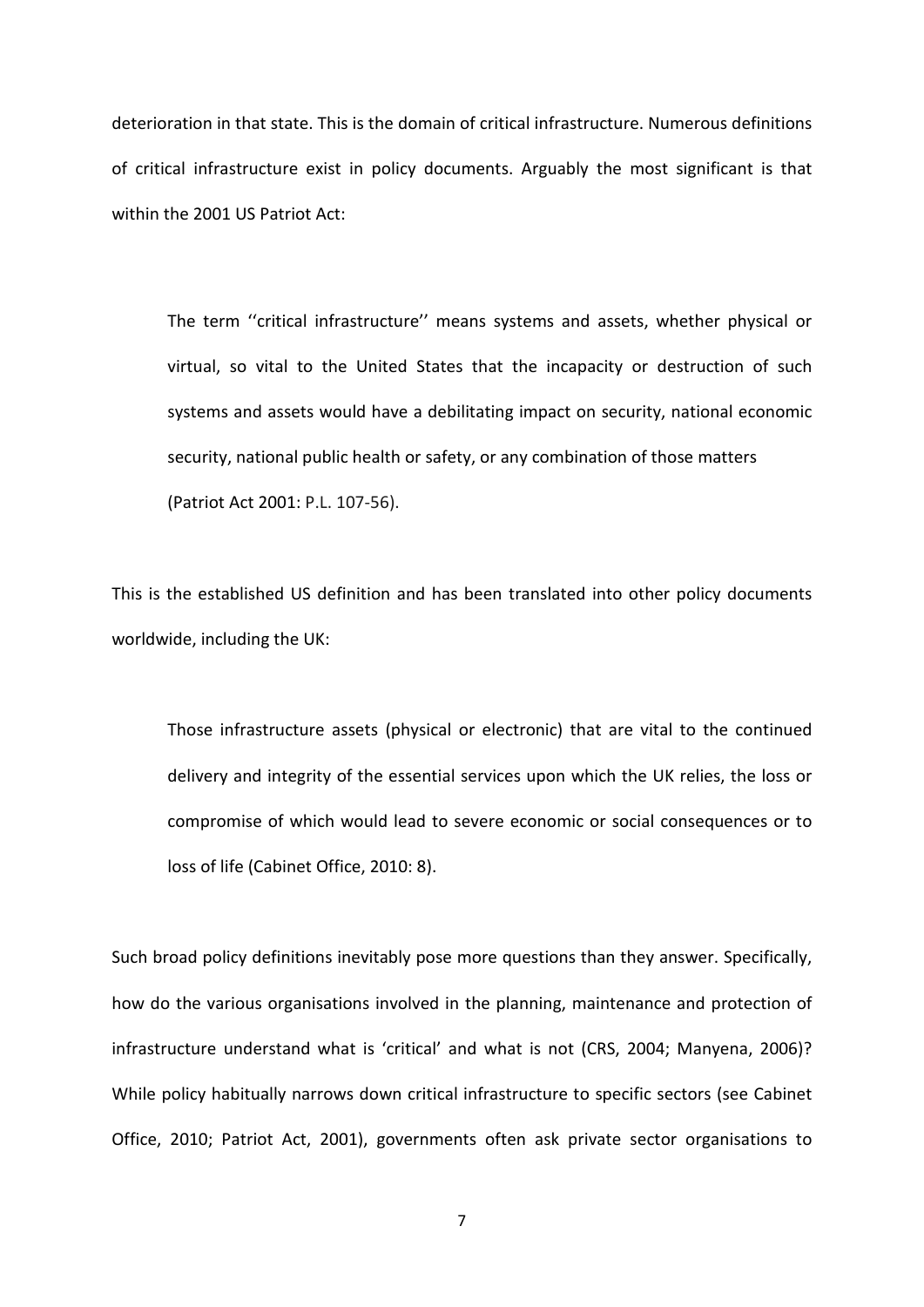maintain lists of critical infrastructure in conjunction with government agencies (such as the Office of Infrastructure Protection (US) or Centre for the Protection of National Infrastructure (UK)). In the case of the US, some reports have challenged the accuracy of these lists, as different public and private bodies disagree over the criticality of assets (CRS, 2004: 16). In many respects such ambiguity is unavoidable, as mapping critical assets in fast changing infrastructure systems, especially in sectors like ICT (Information Communication Technologies), would be impossible to fully determine (CRS, 2004). Nevertheless, it is important to note the problems defining and mapping *current* critical infrastructure resilience, when considering the challenge posed here of thinking about critical infrastructure resilience over the longer-term.

In the next section we will examine how critical infrastructure resilience is currently being defined, understood and addressed, across three scales of policy and practice: first, global definitions of resilience; second, UK critical infrastructure policy documents; and third, emergency planning events. Taken together, analysis of these scales reveals the prevalence of the STSS view in contemporary resilience practice, especially in relation to critical infrastructure. Following Holling (1973, 2001), we argue that a key problem here is that such perspectives both overlook the potential *and challenge* of adaptation that is common to all systems, and downplay the interactions between systems and their scales that constitute resilience.

#### **2. Resilience Today: Temporal and Conceptual Myopia in Policy and Practice**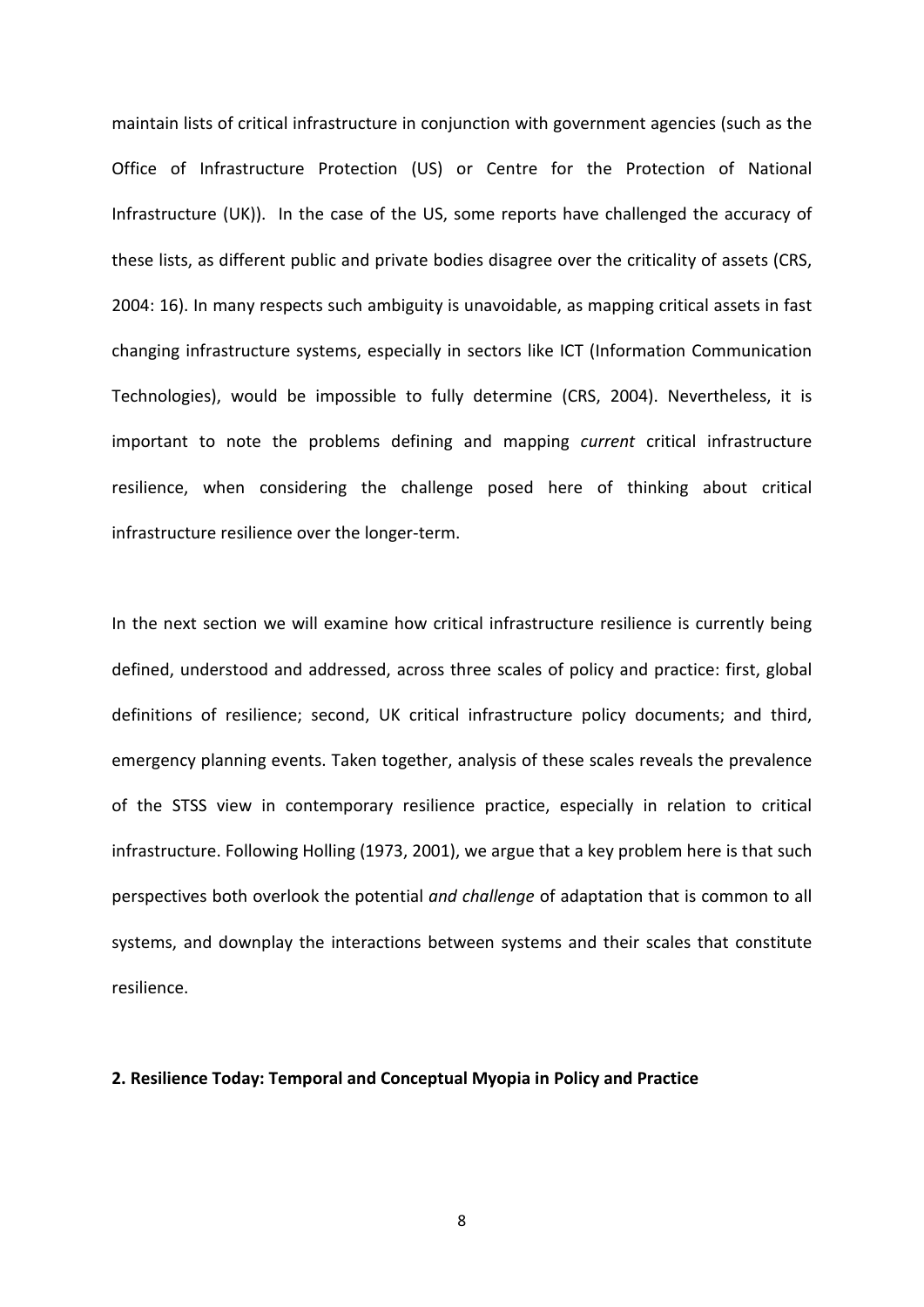Some of the most significant definitions of resilience in current international policy discourse are contained in the documents produced by the United Nations Office for Disaster Risk Reduction (UNISDR). In 2005 the *Hyogo Framework for Action: Building the Resilience of Nations and Communities to Disasters* (HFA) was produced by the UNISDR, supported by the General Assembly through UN resolution 60/195, setting out an ambitious plan to improve global resilience to natural and human-induced hazards (UN, 2005). The HFA offers a set of guiding principles and practical means to increase global resilience up to 2015. The HFA defines resilience as:

The capacity of a system, community or society potentially exposed to hazards to adapt, by resisting or changing in order to reach and maintain an acceptable level of functioning and structure. This is determined by the degree to which the social system is capable of organising itself to increase this capacity for learning from past disasters for better future protection and to improve risk reduction measures (UN, 2005: 4).

While superficially similar to the definition of resilience proposed by Holling (1973, 2001), the HFA definition diverges significantly. Notably, the HFA does not admit the capacity for adaptation to be engendered through the creative destruction of a system. Also, there is no mention of how resilience might be induced through the interaction of multiple systems, changing over different spatial and temporal scales. Rather, it appears, and contra Holling (2001), that adaptive resilience usually occurs as a single, isolated system becomes more robust and resists change. Holling (1973; 2001) denies this possibility: a more stable, rigid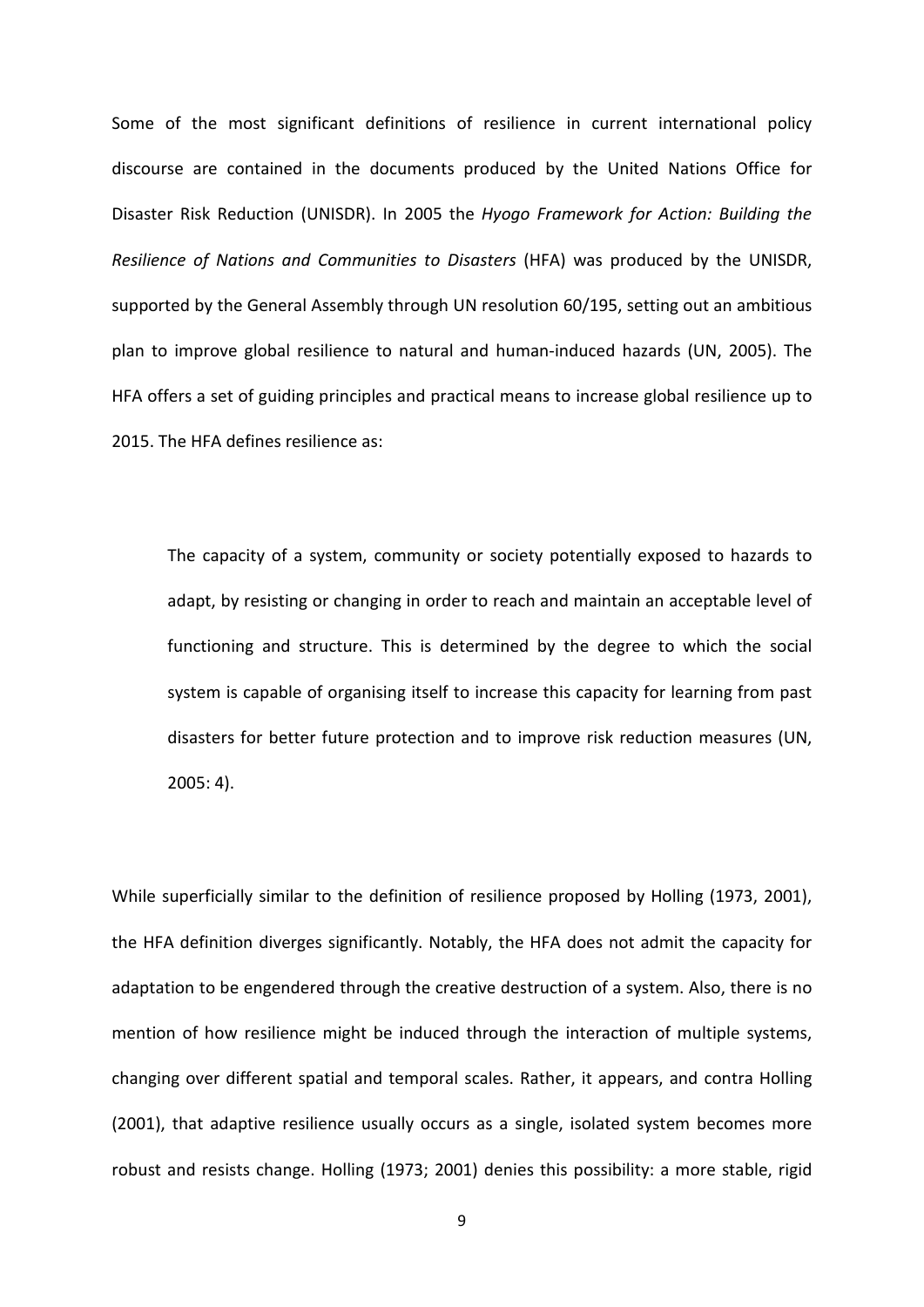system is *always* less resilient and more vulnerable. Holling (2001) contends that the adaptive resilience of any system must be understood alongside other systems. However, while challenging the mutual exclusivity of stability and resilience proposed by Holling (1973, 2001), the HFA definition does suggests that resilience may also occur through adaptation and change. In effect, the HFA defines resilience in a manner that both encapsulates and diverges from Holling (1973, 2001). However, as the guidance begins to detail more specific advice for particular systems, and especially as related to infrastructure, it shifts noticeably away from change towards resistance as a model of adaptive resilience. This excerpt on how to implement critical infrastructure resilience evidences this shift:

Protect and strengthen critical public facilities and physical infrastructure, particularly schools, clinics, hospitals, water and power plants, communications and transport lifelines, disaster warning and management centres, and culturally important lands and structures through proper design, retrofitting and re-building, in order to render them adequately resilient to hazards (UN, 2005: 11).

The HFA is an important document that supports the efforts of both front-line practitioners and governments working to improve resilience across the world (Manyena, 2006). However, viewed against Holling's (1973, 2001) understanding of resilience, the HFA could be characterized as myopic both conceptually, through its emphasis on stability, and temporally, through its focus on adaptation in single systems adapting over short timescales to immediate hazards. To understand how national governments have aligned their policies with the HFA, and by extension instituted its short-term, stability orientated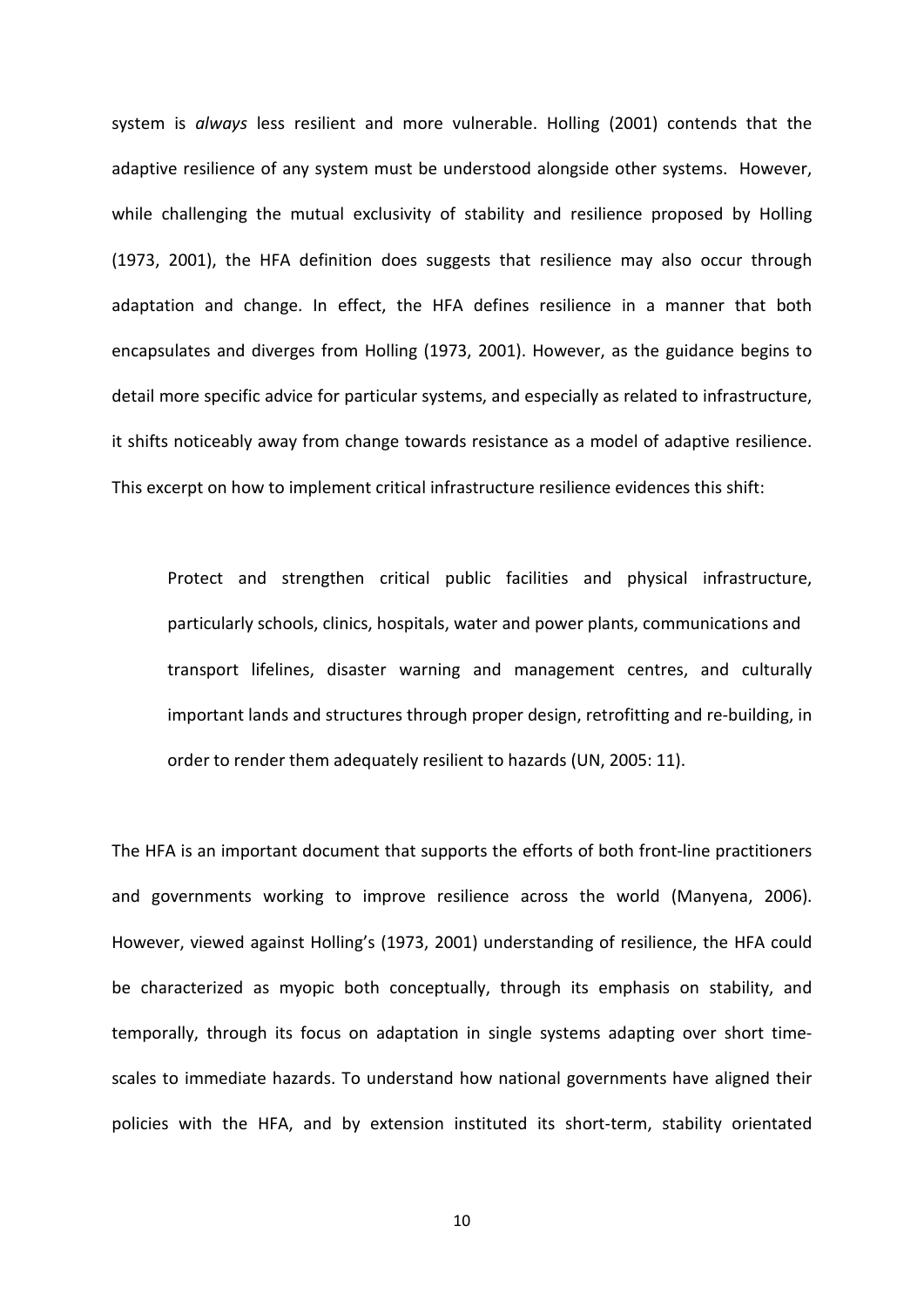approach to resilience, especially in the field of infrastructure, we will now turn towards UK resilience policy.

The UK Civil Contingencies Secretariat (CCS) recently defined resiliency as the process through which "assets, networks and systems anticipate, absorb, adapt to and/or rapidly recover from a disruptive event" (Cabinet Office, 2011: 15). This process has been subdivided into four elements: "resistance; reliability; redundancy; response and recovery" (Cabinet Office, 2011: 15, see also Cabinet Office, 2010). In the case of infrastructure, the CCS defines a measure of resilience as security of the supply of a service, particularly within critical national infrastructure (Cabinet Office, 2010: 7). The CCS prioritizes critical national infrastructure (CNI) as central to societal resiliency, wherein the "loss or compromise of which would lead to severe economic or social consequences or to loss of life" (Cabinet Office, 2010: 8). Nine critical infrastructures have been defined by the Cabinet Office: finance, health, food, government, emergency services, transport, energy, communications and water (Cabinet Office, 2011: 12). These descriptions of critical infrastructure resiliency are broadly in keeping with those of other nations, for example the US (see NIAC, 2009).

Significantly, these understandings of 'resilience' focus on short-term, system stability thus repeating the same STSS notion of resilience as the HFA. This is evidenced in at least two ways. First, there is an emphasis on recovery back to a stable system, with change being treated as the threat to the system, rather than a possible mode of resiliency in itself. This is apparent in the four-fold definition of 'Resilience' from the CCS (Cabinet Office, 2011). Notions of 'Resistance', 'Redundancy' and 'Reliability' do not suggest the possibility of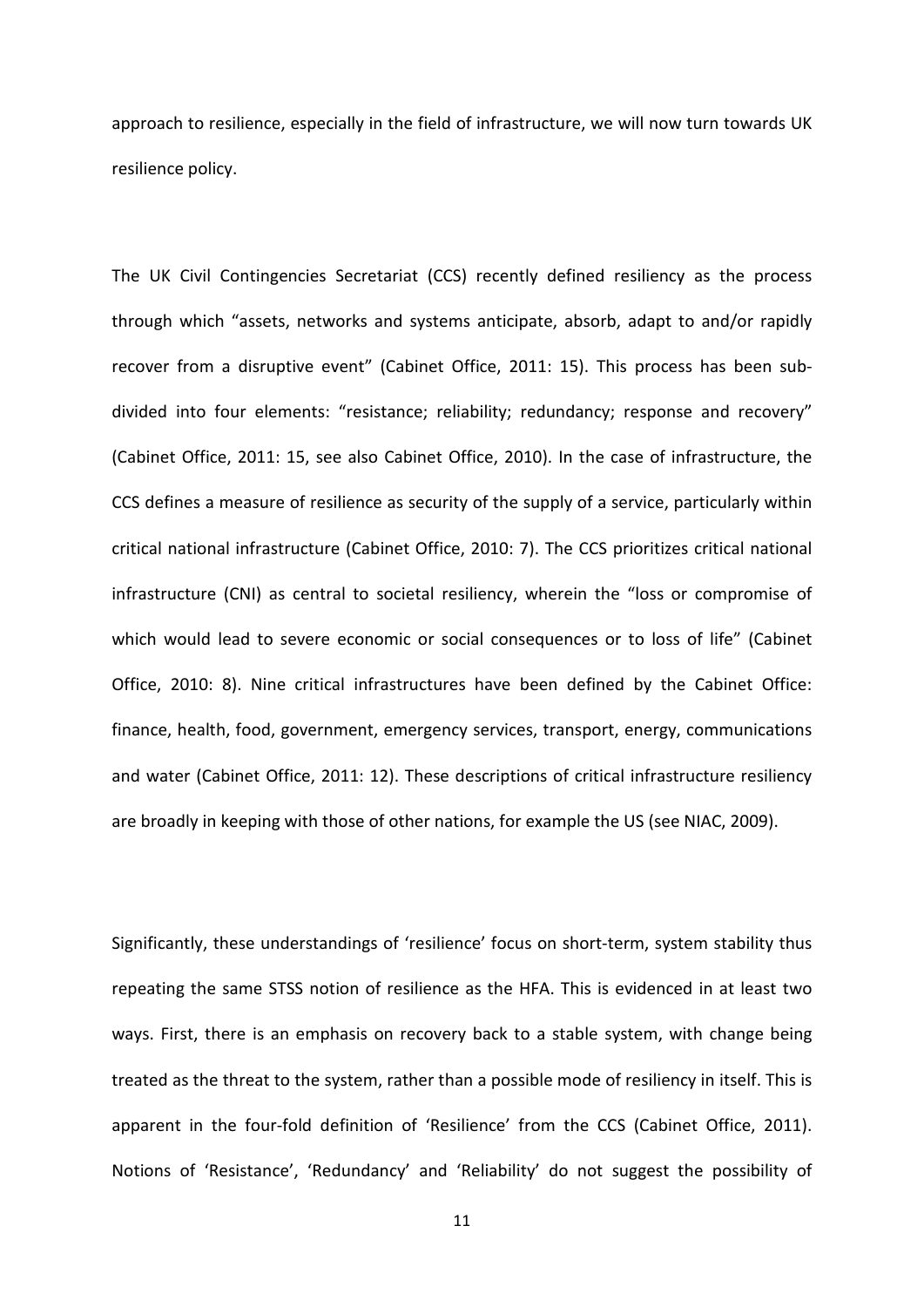change and adaptation. Rather, they point to the possibility of rendering a system more robust to any change. The fourth element, 'Response and Recovery', might be expected to contain the possibility of adaptive structural change. However, CCS policy indicates otherwise, instead defining this feature as purely the "ability, capacity and capability to respond and recover from disruptive events" (p17). Secondly, there is a focus within the CCS on the probabilistic measurement of anticipated risk in the short-term, despite the founding principles of the CCS to engage with unfamiliar, longer-term events (Smith, 2003). For example, the CCS conducts an on-going National Risk Assessment, from which a declassified National Risk Register (NRR) is published. The NRR is produced to aid different organisations in improving their resilience across the four CCS resilience elements, including participation in emergency training and exercises, as is compulsory for all governmental front-line organisations under the 2004 Civil Contingencies Act. Notably, the horizon of the NRR is limited to five years.

While some may dismiss such international and national resilience policy as little more than rhetoric, we can also find evidence that this STSS view of resilience is consequential within practices linked to resilience, for example UK emergency planning exercises. Such exercises provide an authoritative setting through which future 'resilience' is rendered comprehensible and actionable to practitioners with a stake in protecting critical infrastructure systems. Given the policy discourse on resilience, it is unsurprising that recent ethnographic research into UK emergency response exercises has revealed a deliberate focus on ensuring plausibility (see Anderson and Adey, 2011). This strategy permits only minimal changes in infrastructure contexts from the current status quo and relatively well-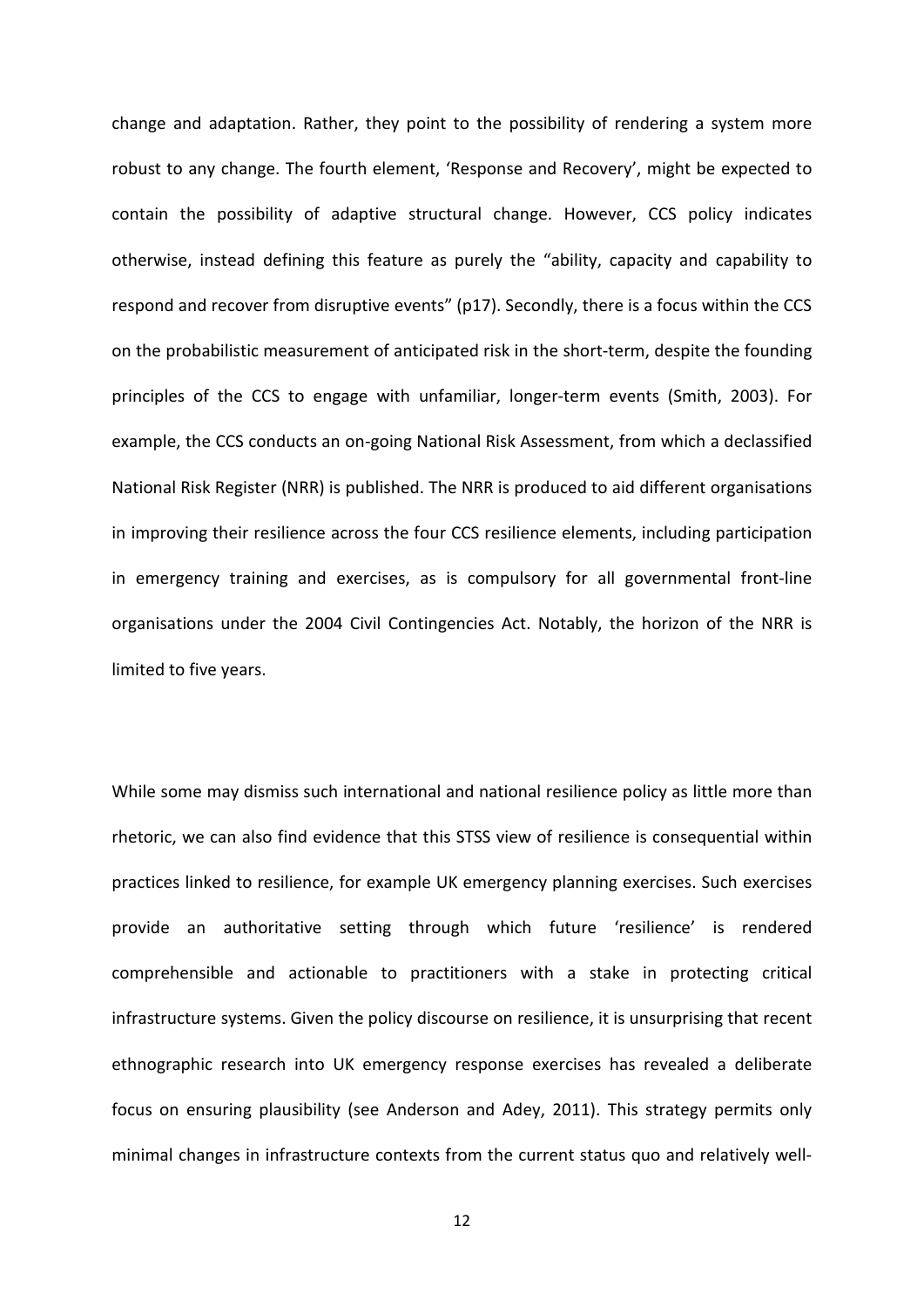known hazards to be used within exercise scenarios: "They anchor the interval of emergency in `realistic' details that resonate with players' tacit and codified knowledges of the area, the exercised event, and response behaviour" (Anderson and Adey, 2011: 1100). In other words, UK emergency planning exercises appear more or less predicated on an STSS view of resilience.

While this STSS orientation towards resilience is no doubt beneficial as a means of testing the efficacy of current procedures, assets and policies (Anderson and Adey, 2011; Crichton et al, 2009; Shapiro, 1995), it will likely obscure both any notion of resilience as being formed *through* open-ended change and cannot address the interaction of changes in different systems evolving over different spatio-temporal scales. For Holling (1973; 2011), this process is crucial to the adaptive persistence, and transformation, of countless natural and social systems. Tellingly, we are not aware of any emergency planning exercises in the UK or elsewhere that have examined the unpredictable impact of long-term changes in infrastructure on immediate emergency response. Given this lacuna in resilience policy and practice, we now describe a heuristic tool that may be deployed to overcome the limitations of STSS perspectives on resilience in current resilience policy and practice.

#### **3. The Resilient Futures Project: Towards a Socio-Ecological View of Resilience**

#### 3.1. Methodology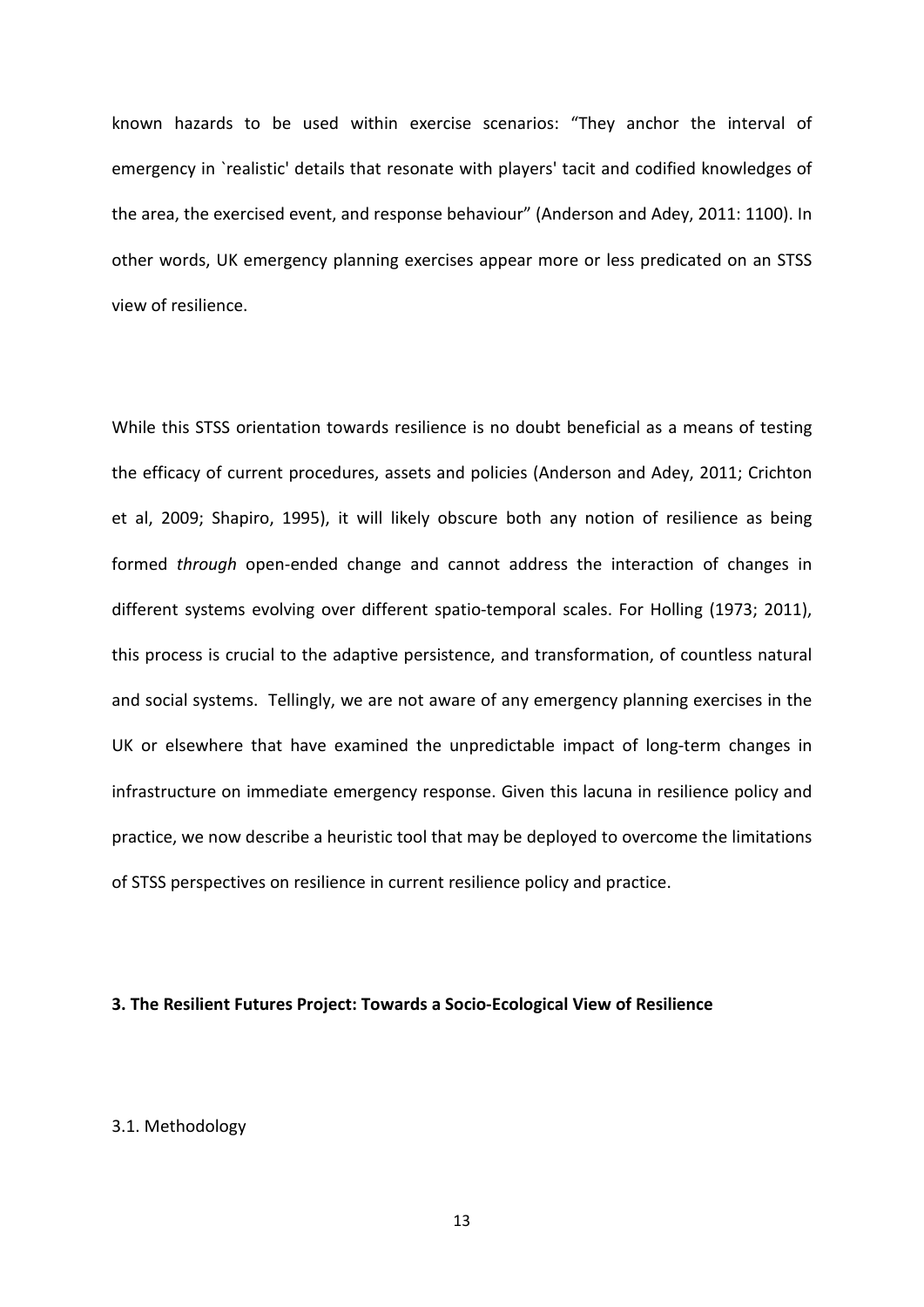Scenario methodologies (Borjeson et al, 2006; Schwartz, 1996; Shearer. 2005; Varum and Melo, 2010) offer an important contribution to mobilising Hollingian socio-ecological concepts of resilience, especially as related to critical infrastructure. Scenarios have an established role in the planning and development of the built (and un-built) environment (e.g. Harty et al, 2007; Mokrech et al, 2012; Reginster and Rounsevell, 2006; Shearer, 2005). However, scenario techniques are seldom used to understand how *future* infrastructure systems, including emergency response itself, might, variously develop over the long-term, to promote or inhibit resilience. We can discern at least five barriers in examining the longer-term adaptive cycle of infrastructure change within resiliency planning: (i) the shortterm nature of political election cycles; (ii) the emphasis on immediate return on investment within private and public infrastructure operators and owners; (iii) the unpredictability of infrastructure change, especially in sectors such as ICT (iv) the lack of institutional legitimacy for long-term perspectives on resilience; and (v) the absence of available tools and techniques capable of addressing such issues. While both (i) and (ii) are major obstacles in addressing any long-term policy issues, (iii), (iv) can, as examined below, be addressed through the development of (v). This section describes such a tool.

Between 2010 and 2013 the EPSRC *Resilient Futures* research project (see Resilient Futures, 2012) developed, and stress-tested through multi-stakeholder engagement, energy and transport orientated scenarios for 2050, each with radically divergent configurations of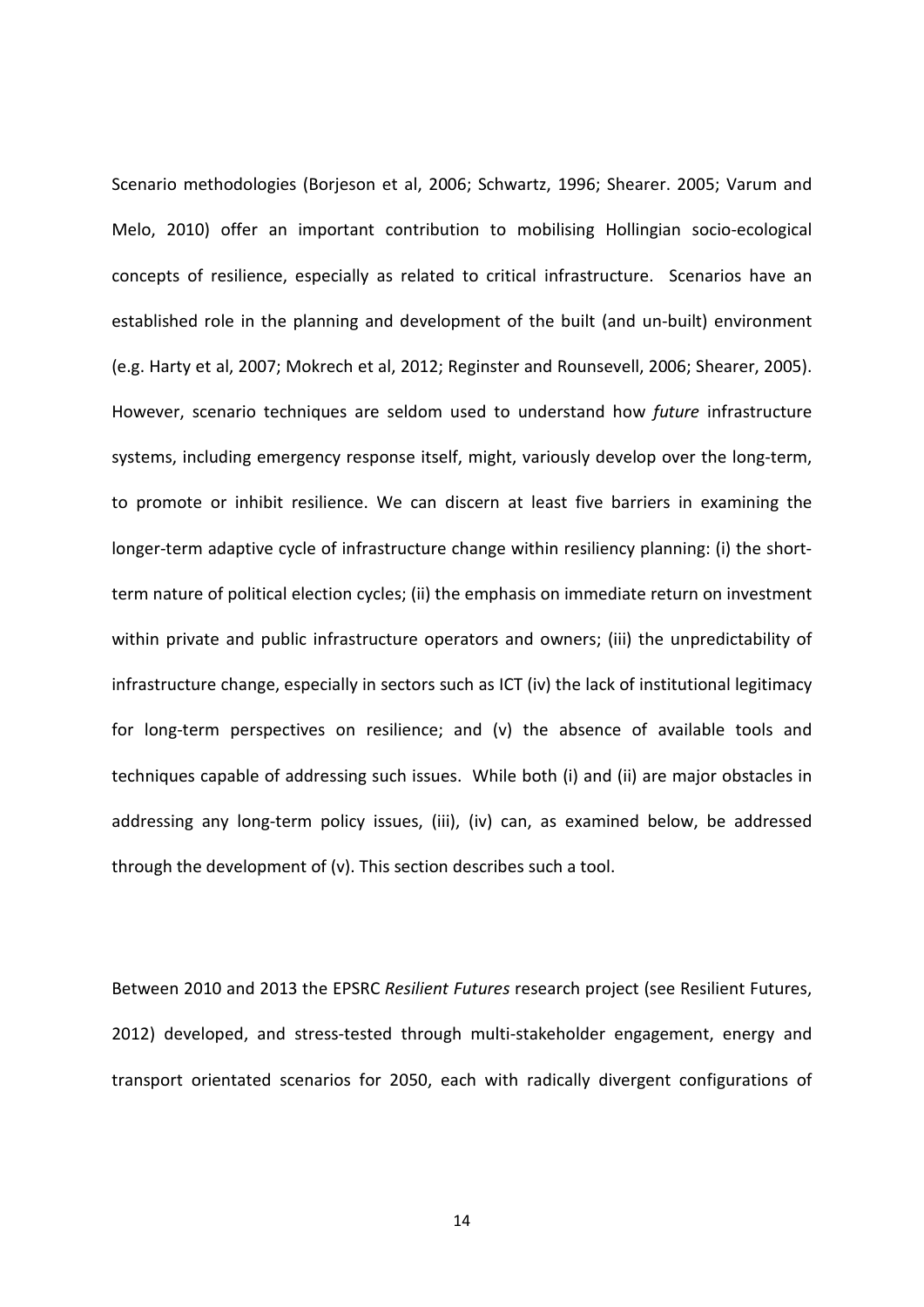infrastructure. The Resilient Futures scenarios<sup>[2](#page-16-0)</sup> are *explorative* rather than *predictive* or *normative*: they are intended to explore possibilities for future changes in energy and transport infrastructure, in response to long-term drivers (such as climate change), rather than predict specific changes or offer a roadmap for responding to change (see Borjeson et al., 2006: 727). Importantly, these future infrastructure scenarios were not simply discussed by stakeholders to evaluate their general resiliency attributes. They were also stress-tested through the introduction of event-episodes in industry focus groups that functioned as quasi-emergency planning exercises. This twin-fold evaluation of the scenarios, both in static (as examined in semi-structured interviews) and more dynamic terms (as examined when scenarios were stress-tested by episodes within multi-stakeholder focus-groups), enabled us to capture any tensions between individual notions of their expected resiliency and the dynamic resiliency attributes that are only made manifest when practitioners work through an unfolding event. Moreover, by linking together longer-term, unpredictable changes in infrastructure development with short-term emergency response, our scenarioepisode tool challenges the STSS perspective of resilience, wherein short-term, system stability frames all resilience strategies.

Drawing upon, and developing, existing futures methods (see Borjeson et al., 2006; Schwartz, 1996), we developed our scenarios and episodes in consultation with a wide group of stakeholders: high-level public and private sector practitioners with a stake in the resiliency of UK transport and energy infrastructure (this user-group has chosen to remain

<span id="page-16-0"></span> $2$  For some, the use of scenarios here is inconsistent with their original meaning. Shearer (2005: 74), for example, makes a distinction between *snapshots of alternative future* and *scenarios as pathways to that future*. Despite such concerns, the definition of scenarios employed here is consistent with its use in many scenario studies in the infrastructure field and hence is the term most familiar to our user-group.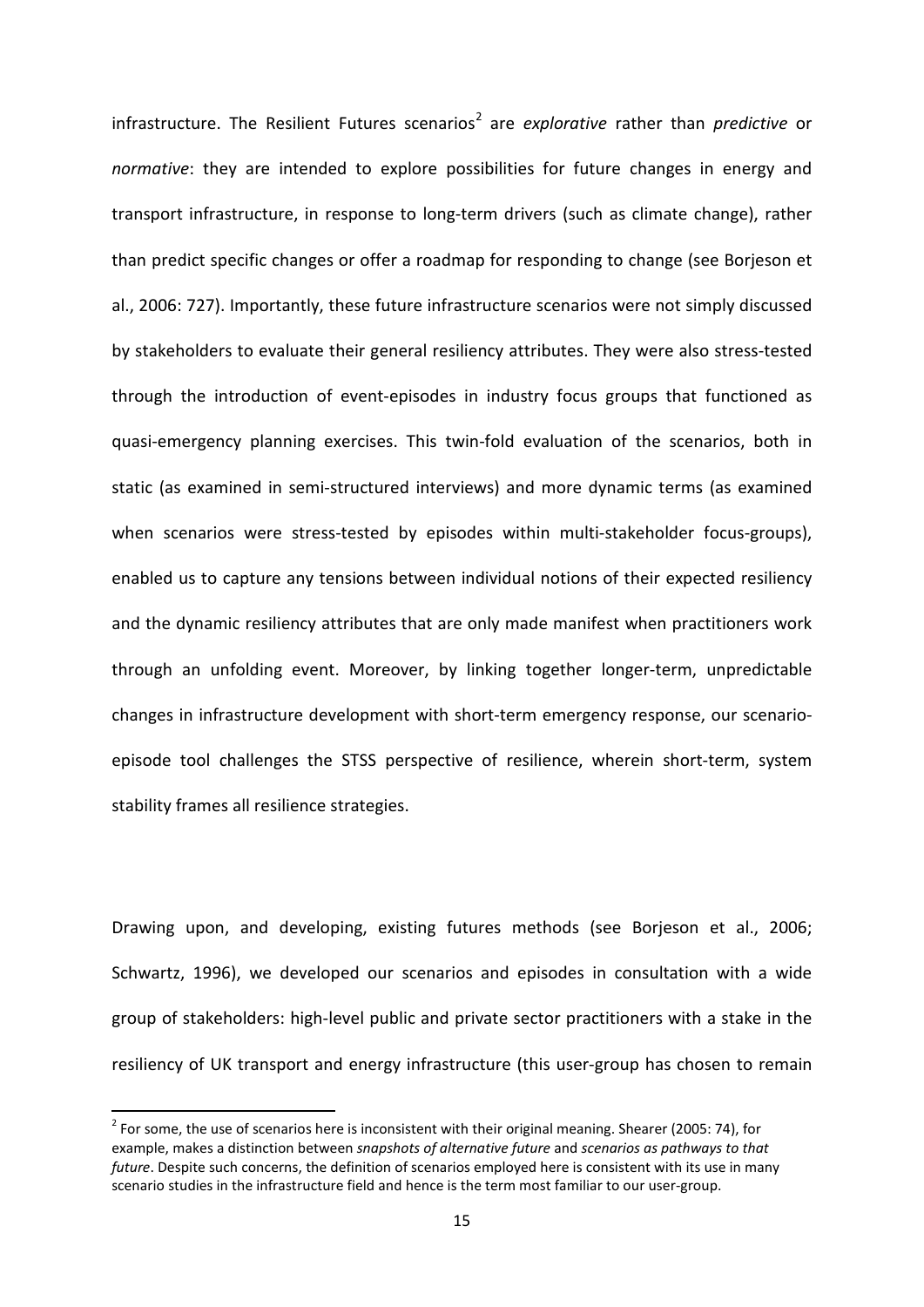anonymous given the highly confidential nature of their work). This process involved a seven-step procedure in which we constructed scenario-episodes to examine energy and transport infrastructure resilience in the face of natural and malicious hazards (this methodology is described in full in Sircar et al., 2013). We deployed the procedure for Resilient Futures as follows:

1. Review of extant infrastructure-related scenarios (listed in full in Sircar et al., 2013).

2. Distil two primary drivers for system adaptation from existing studies to create scenario axes.

3. Cross-reference features from extant scenarios to conduct a PESTEL analysis to identify basic scenario characteristics.

4. Refine and populate scenario details drawing on interview data with key stakeholders.

5. Develop narratives of the four future infrastructure scenarios.

6. Develop episodes to stress test scenarios. Conduct further interviews with different key stakeholders to check the plausibility of the episodes alongside the scenarios.

7. Deploy and evaluate integrated scenario-episode narratives within multi-stakeholder focus groups.

3.2 Outcomes

During stages one and two of the above process we identified a series of drivers for infrastructure change at a variety of geographical scales: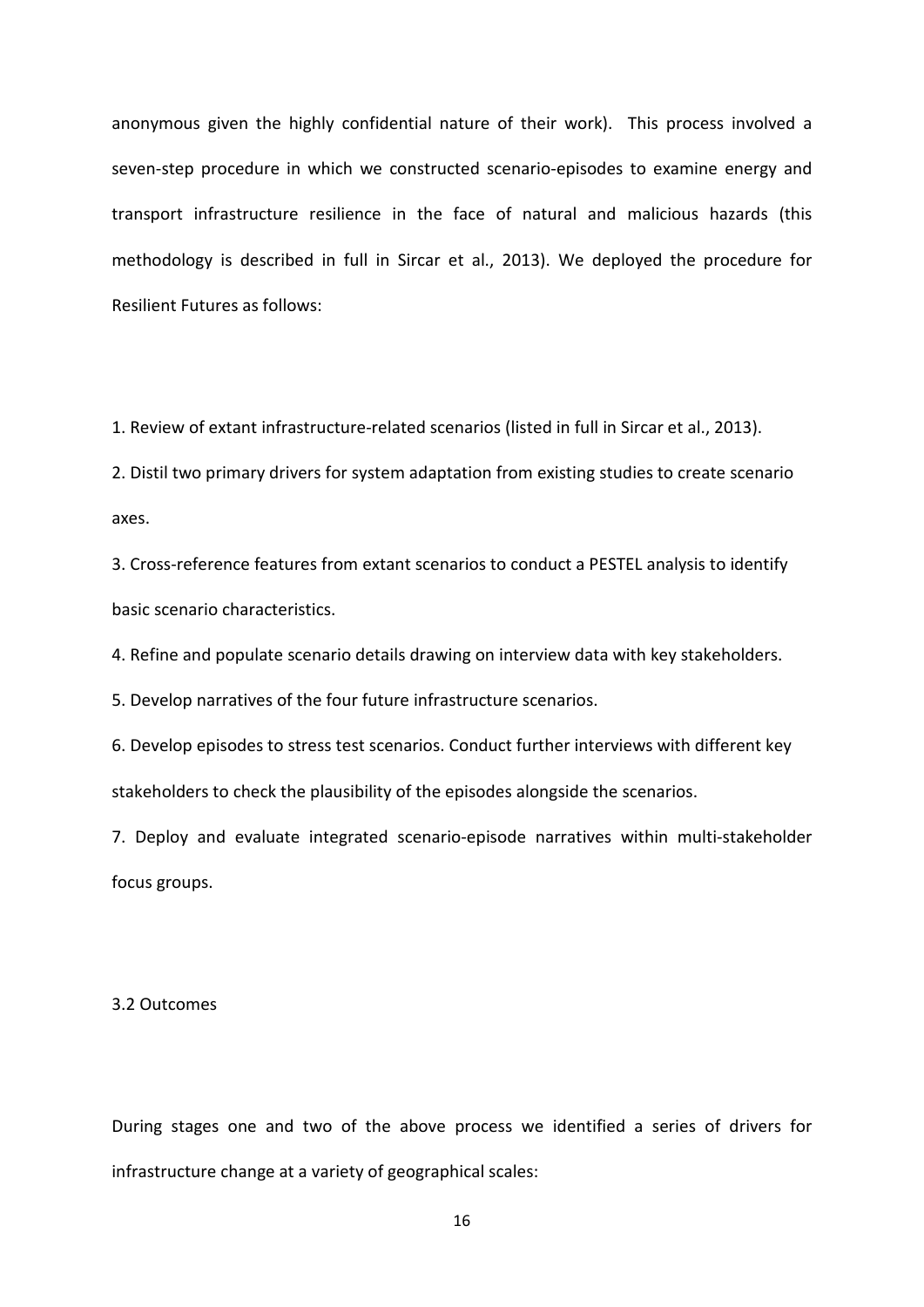- Uncertain impact of global climate change
- Growing global energy insecurity driven by transition from fossil fuel economy
- Growing global fuel and transport poverty caused by increasing global energy costs
- Growth of BRICS $3$  nations
- Ageing population in UK
- Population growth in UK

All of these drivers will likely induce an adaptive cycle of conservation and transformation in current energy and transport infrastructure systems. However much uncertainty remains regarding the precise response to such drivers for change. Major explorative futures studies (IPCC, 2000; Foresight, 2006; 2008) have identified broad areas of possible infrastructure changes:

- The balance of infrastructure decentralization/independency versus centralization/interdependency.
- The extent to which social prosperity is presaged by greater technological innovation, including reciprocal infrastructure investment.

<span id="page-18-0"></span> $3$  Brazil, Russia, India, China and South Africa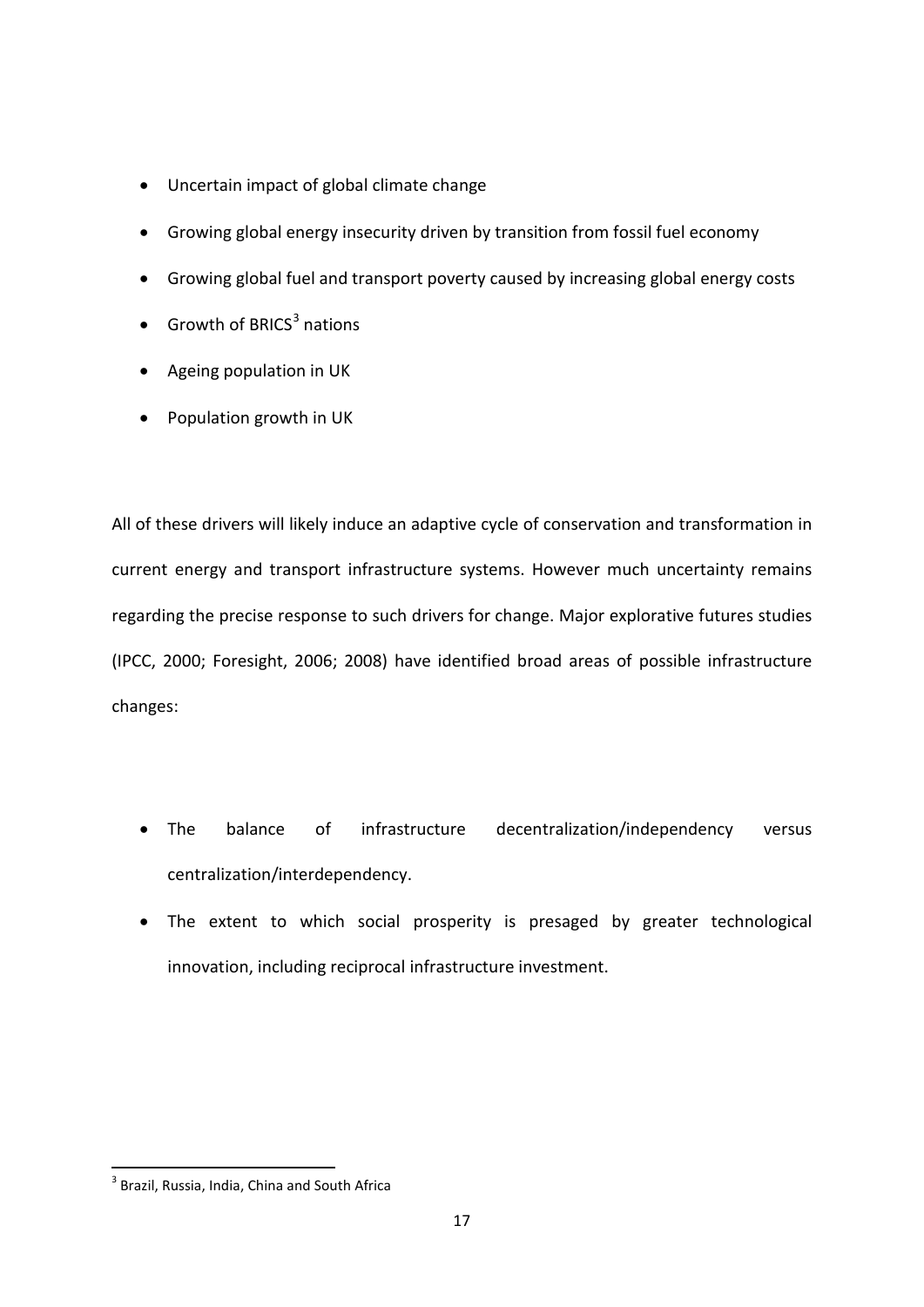These ambiguities over infrastructure change were translated into the differentiating axes of infrastructure uncertainties that, in turn, served to guide the production of the four Resilient Futures scenarios (see Figure 1).

[FIGURE 1 HERE]

Differentiating variables and values for these scenarios were generated through a PESTEL (Political, Economic, Social, Technological, Environmental and Legal) analysis of the scenario reports in Table 1. A full description of this analysis is provided in Sircar et al., (2013).

This PESTEL analysis produced short scenario narratives (see Sircar et al., 2013) which were then validated by a focus group of experts (*n*=7) from the fields of infrastructure planning and resilience. The participants at this focus group formed the steering group for the project and would later form a key end-user group for outputs from the research. The scenarios were then refined through a series of semi-structured interviews (*n*=29) conducted with a targeted sample of infrastructure planners and managers in energy and transport, spanning private and public organisations, including those with a specific interest in infrastructure resilience (Sircar et al., 2013). This group was asked three broad sets of questions:

- 1. How would the energy and transport systems operate in a healthy way?
- 2. How will the energy and transport systems relate to one other?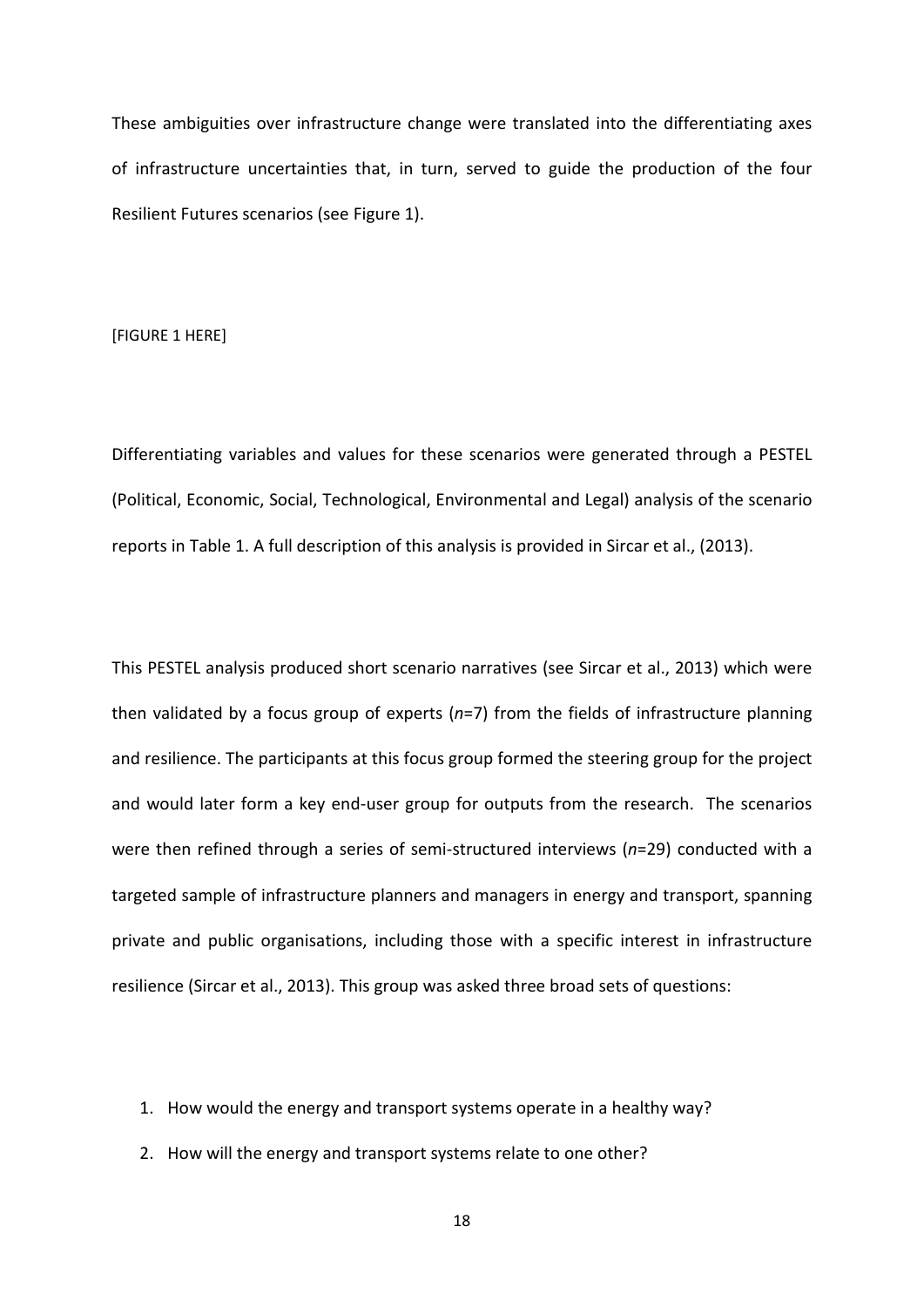3. What are the potential resilience strengths and weaknesses of each scenario?

The interview process was organised so that at least five interviewees discussed each scenario to ensure parity of coverage; however interviewees were able to consider any number of the four scenarios. The first two groups of questions were designed to elicit more information to further refine the scenario narratives. The third group of questions explicitly related to resiliency issues.

While asking practitioners general resiliency questions about a particular infrastructure scenario is a valuable way for practitioners to consider the variegated ways infrastructure systems may adapt to threats over the long-term (and thus promote a socio-ecological understanding or resilience), it has limitations. In particular resilience stakeholders are unable to consider how they might respond to an unpredictable and unfolding event within a specific scenario. And thus practitioners will tend to consider the resiliency of a scenario as being socially and geographically isomorphic: all people in all areas in scenario are identified as being more or less resilient in these general ways. While such general statements may offer useful starting points for moving discussion beyond an STSS perspective, they lack a level of precision about the different effects of hazards on different populations and regions which is demanded in understanding the complexities of resilience (Manyena, 2006).

In order to address such limitations, our tool includes stress-testing of the resiliency features of the scenarios through the development of threat episodes. Two episodes were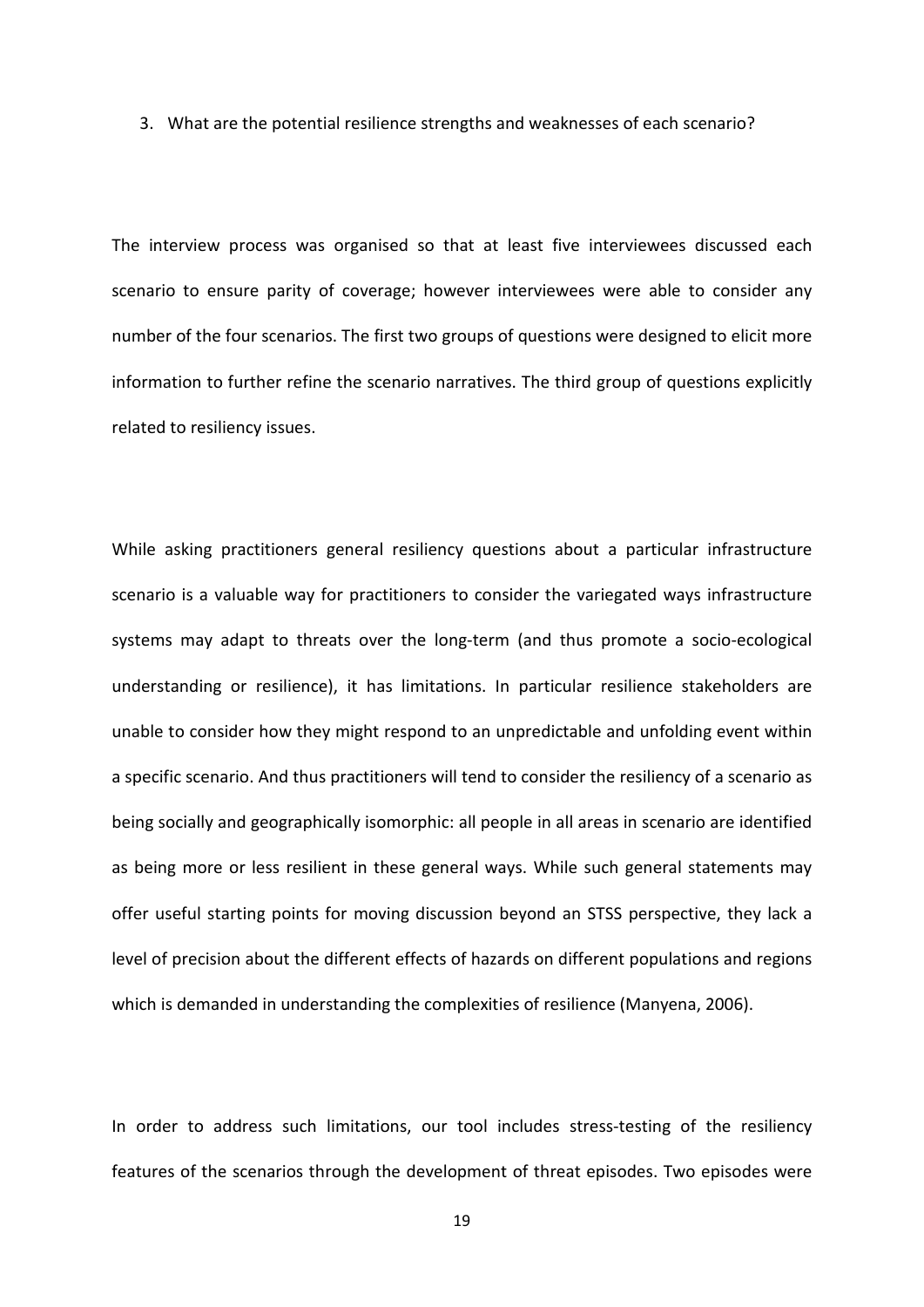generated that sought to engage with the maximum number of stakeholders. To aid comparability, the episodes adopt a similar starting point in each scenario, but resonate slightly differently within each setting in order to attenuate their implications and understand their impact within the differing contexts. A final consideration was the importance of engaging participants: episodes were developed that were plausible (Anderson and Adey, 2011) yet were also sufficiently extreme to stress-test infrastructural features of the scenarios. This challenging process was empirically informed through the analysis of official investigations of past natural (Katrina Report, 2006) and malicious events (9/11 Commission Report, 2004; 7/7 Coroner's Report, 2011), and was validated through interviews with security practitioners (*n*=4). The final narrative involved a compound and developing crisis event in which a natural hazard episode (a tidal flood event) is followed (and compounded) by a malicious hazard episode (a terrorist attack on a power station).

#### *3.3 Integration of Scenarios and Episodes*

After the completion of the scenario and episode development, focus groups were conducted (*n*=5 per group) for each of the four scenarios to help understand the on-going resiliency implications of future infrastructure changes. The use of focus groups to inform the development of scenarios is not new (Borjeson et al, 2006; Cairns et al, 2010; Goodier et al, 2010; Schwartz, 1996). However, in this instance, the focus group participants were explicitly told to immerse themselves in the scenario rather than to question, validate, or develop them. The focus groups were comprised of stakeholders in various sectors related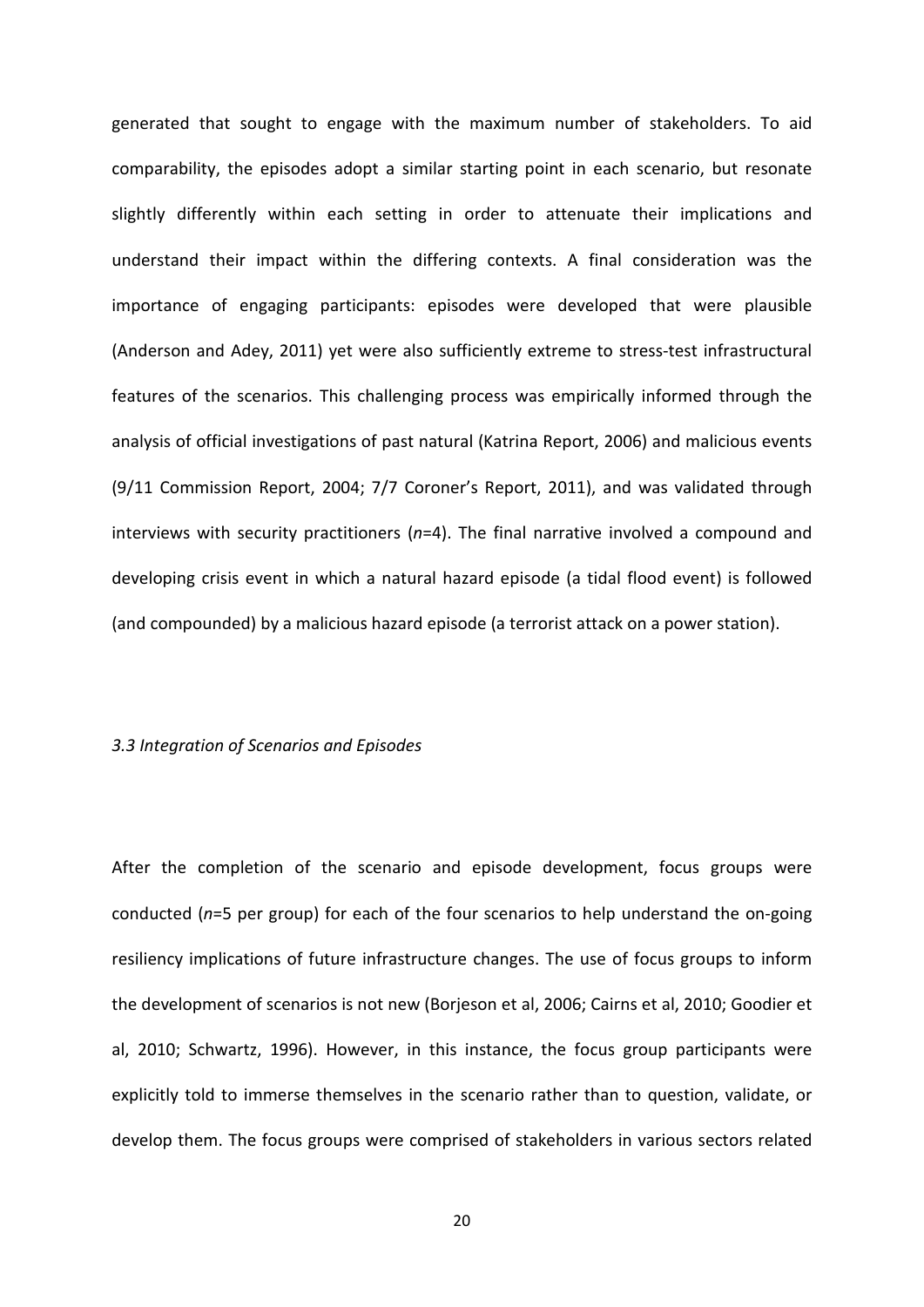to critical infrastructure across national, regional and local scales, within private and public sector organisations. This immersion process was facilitated through the development of an animated presentation that introduced a selection of qualities attributed to the scenario in question. Each focus group effectively functioned as a *future* emergency response exercise. After the presentation and a brief discussion regards points of clarification, the first episode was immediately (verbally) introduced. Participants were asked to describe how the various agencies in each scenario were likely to respond to this episode, and importantly how the communities affected would respond. After this initial discussion regarding the recovery process, the second episode was then introduced. The surprise introduction of new threats during an emergency response exercise is an established technique, where the "aim is to stimulate the fog of an incident" (Adey and Anderson, 2011: 2891). It also enabled the cumulative and cascade impacts of natural and human-induced events to be evaluated. The participants were then asked how they would respond and how this event would influence, affect or inhibit the on-going recovery process and future infrastructure function. After this discussion a larger focus group with all participants (*n*=20) from the four separate focus groups was conducted wherein the differing resilience features of each scenario were compared, contrasted and discussed as a group in more detail. This discussion also included some reflection upon different notions of resilience.

#### **4. Discussion: re-thinking resilience in socio-ecological terms**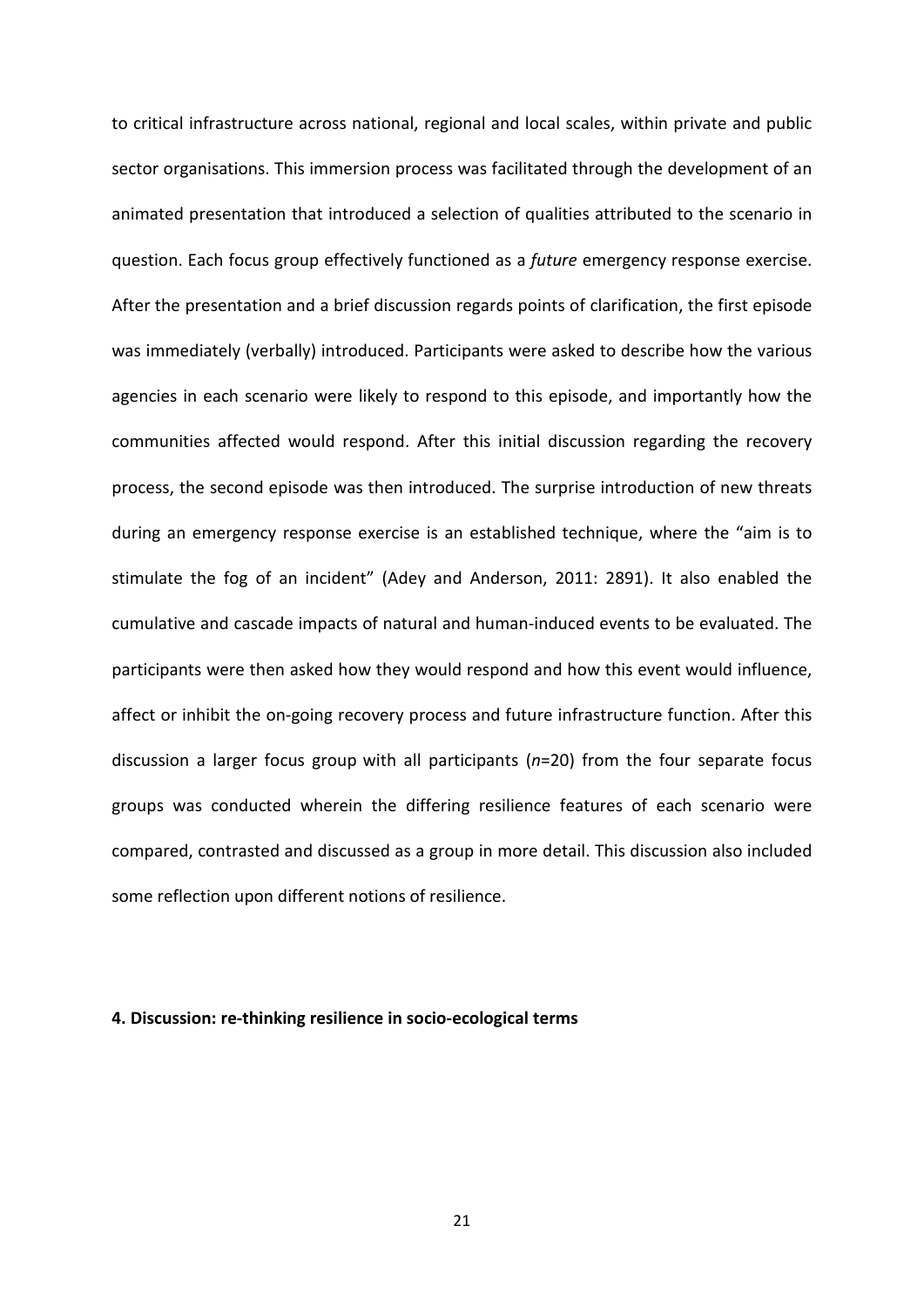All of the interviews and focus groups were recorded, transcribed and coded (using a hierarchical coding approach in *QSR Nvivo 8*), wherein the operation and resilience strengths and weaknesses of the infrastructure systems in each scenario could be analysed, including specific emergency response behaviours. Indicative results of this process are illustrated in Table 1 below:

#### [INSERT TABLE 1 HERE]

The future scenarios approach described here is intended as a means of moving beyond the STSS view of resilience which underpins much extant resilience policy and practice. More specifically, we propose that our heuristic tool will mobilise calls for socio-ecological understandings of infrastructure resilience (e.g. Holling 1973; 2001) and inform current policy and practice (for example emergency planning exercises). In this approach infrastructure practitioners should be prompted to unpack the interactions between systems of infrastructure (e.g. transport, energy, emergency response) evolving on much longer adaptive cycles, and thus question the sole focus on quantitative structural stability expressed in notion of robustness, reliability and hardening as the end-point of resilience. Findings from the Resilient Futures research exercise illustrated opportunities and challenges in developing this approach.

The first stage of the application of the tool involved a review extant future studies of infrastructure (see Table 1). All of these studies suggested various drivers that will induce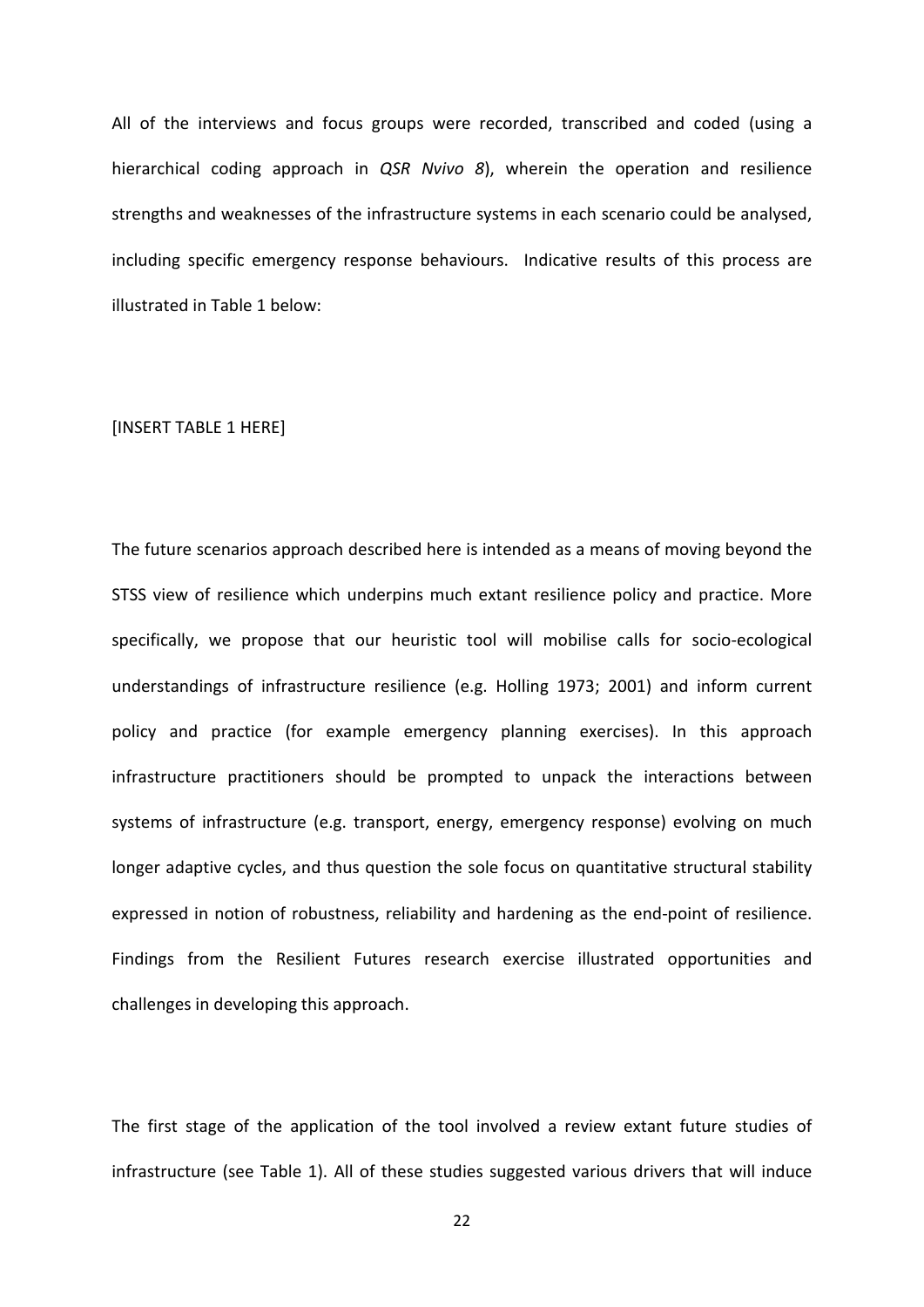adaptations in current infrastructure configurations over the long-term. While these reports tend to stress the uncertainty in the response of infrastructure to such drivers, they challenge the STSS assumption that the modus operandi of thinking about resilient infrastructure systems necessarily corresponds to ensuring their short-term, stability. An extract from The *Powering our Lives* futures report (Foresight, 2008), illustrates how the UK Government Office for Science has previously acknowledged how future adaption in infrastructure to drivers such as climate change will have varied resiliency implications:

In the Carbon Creativity scenario there are also large scale engineering solutions for resilience, such as higher flood defences and larger diameter drainage pipes, exploiting new, lower-carbon, concrete technologies…. In the Resourceful Regions scenario, the rise of geopolitical concerns and a dwindling of trust are allied with a strong role for regions to respond to local vulnerabilities and exploit local resources. Smart metering is imposed in many regions to reduce the risk of outages (Foresight, 2008: 148).

These two scenarios were not defined around their infrastructure configuration; instead they were differentiated on the basis of purely of the level of openness and interdependences in societies, as they respond differently to global drivers for change such as climate change and energy security. Notably, these Foresight scenarios mirror those proposed by the emissions scenarios developed by the United Nations Intergovernmental Panel on Climate Change (IPCC), wherein the effects of climate change could either foster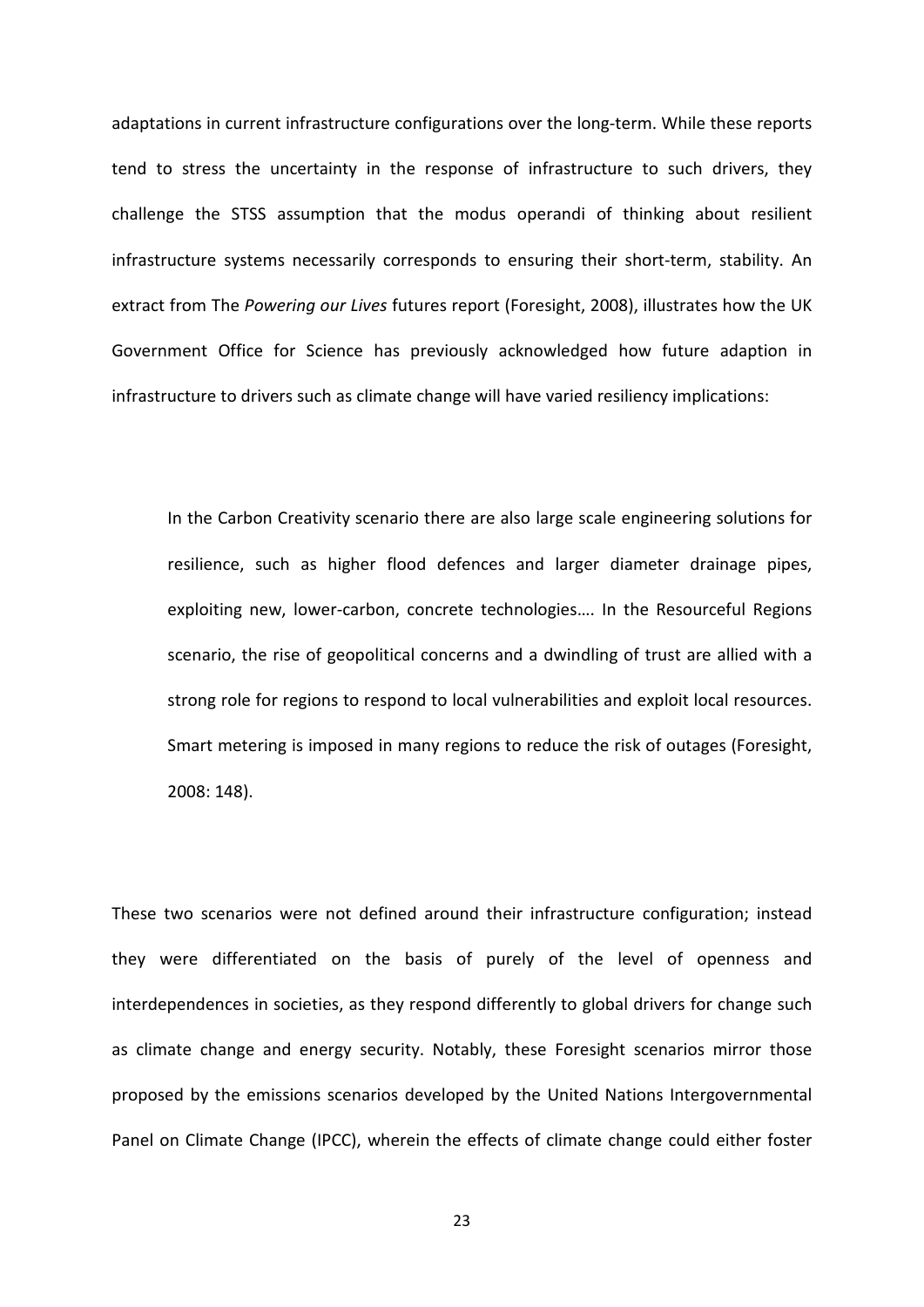local or global responses, and concomitant levels of infrastructure centralisation and integration (IPCC, 2000). However, while evidence exists that, at least in the UK, governments show some acknowledgement of the adaption of infrastructure over the longterm and its resiliency implications, this work is not cited within any key policy documents on UK resilience (see for example Cabinet Office, 2010; 2011). Such detachment is perhaps hardly surprising given that UK resilience policy has largely been framed as a response to perceived short-term failings such as those experienced after the 2007 summer flooding (Cabinet Office, 2011). Moreover, the *Powering our Lives* report is not focussed on infrastructure resiliency, but rather sustainability in the built environment. And yet other Foresight reports, such as the *Intelligent Infrastructures* scenarios (Foresight, 2006), which do focus on infrastructure change, remain similarly detached from long-term resiliency thinking.

During the refinement and testing of the Resilient Futures scenarios with stakeholders, we encountered many examples of the resiliency implications of long-term infrastructure adaption that could inform policy formulations. For example, one interviewee, a transport systems expert, analysed the *Local Power for Local People* scenario, and suggested that active modes of transport could encourage greater adaptation of urban transport infrastructure to localized flooding: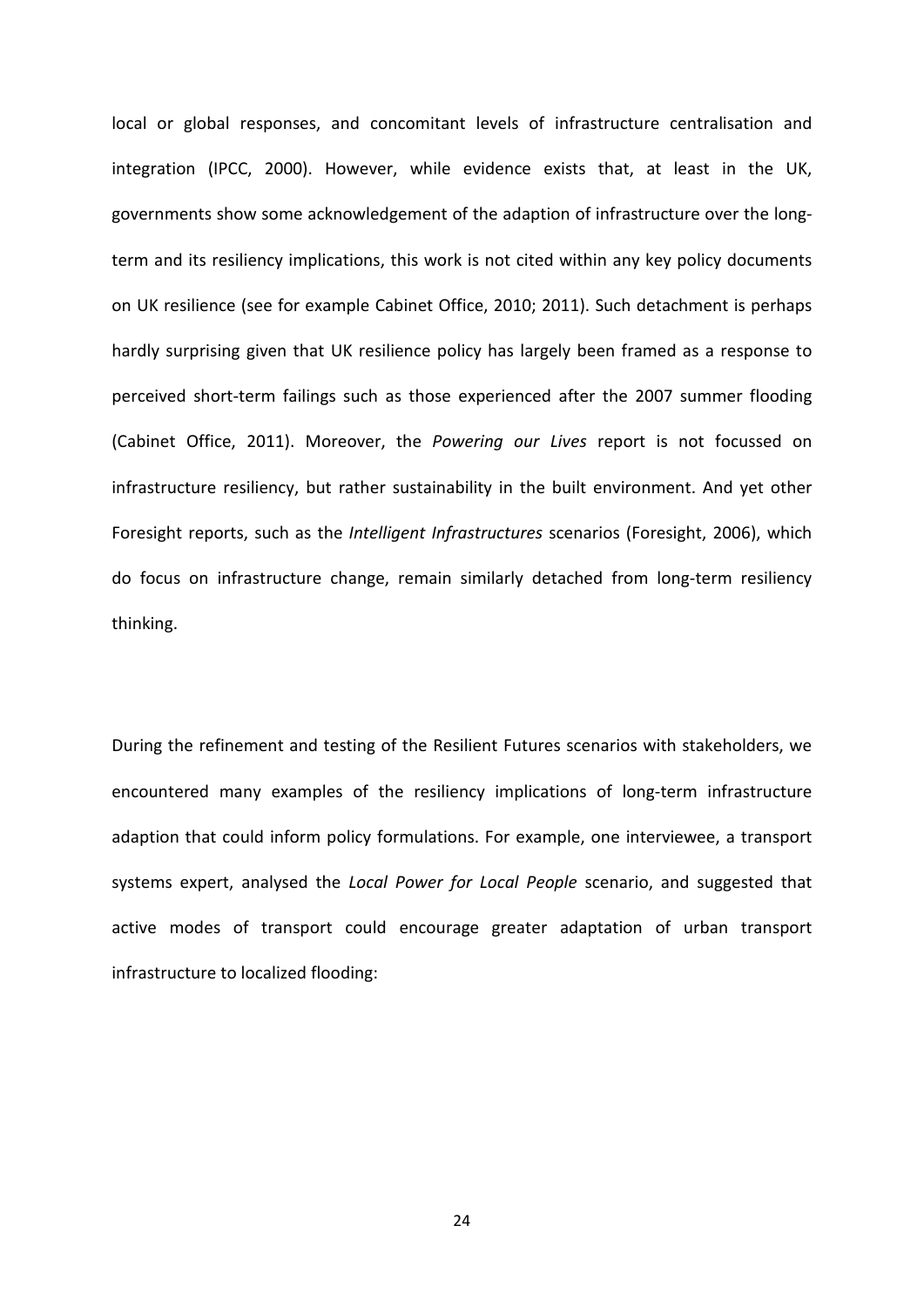You're not getting stuck, you know, in a whole line of traffic that can't go anywhere … is walking and cycling inherently more resilient than using vehicles of some nature? I guess it is in some ways.

Thus, we can start to appreciate how response and recovery, one of the four 'Rs' of resiliency concerns of the UK cabinet office (see Cabinet Office, 2011), might be encouraged in a practical manner by planning for more cycle lanes and pedestrian friendly highways. Such ideas were elaborated in other interviews. For example, another interviewee, again with an expertise in transport, questioned the limitations of this idea:

if it was saying walking and cycling were the main forms of passenger transport then we need to do some fairly radical things. Fairly radical things would have to happen for resilience to be a big problem, although a heavy snowfall might be such a feature, clearly walking and cycling becomes more difficult when there is heavy snowfall.

Conversely in such a highly localised infrastructure scenario the amount of redundancy would clearly be reduced. For example, as communities became more reliant on singlesources of electrical power, instead of being able to easily share power across a national grid. Several interviews and focus groups noted this point in relation to both of the localised scenarios (*High-Tech Hamlets*, and *Local Power for Local People*). The full implications of this lack of redundancy were captured in one of the focus groups stress-tests for *Local Power for*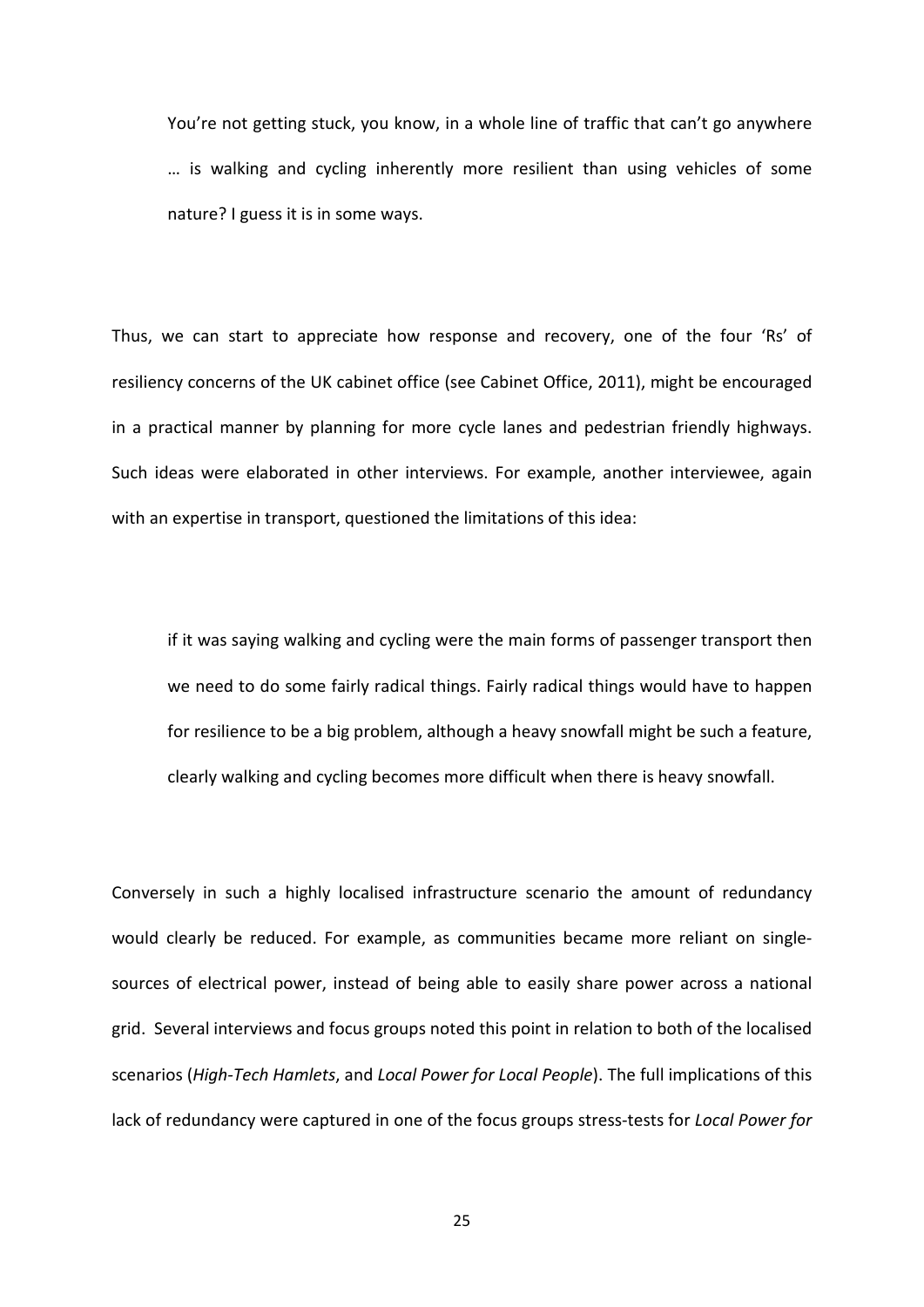*Local People*, where one respondent explained how: "the thing is, in this world everything is essential". Or, as another respondent put it:

In this one, they inevitably will suffer a lack of resilience because of small scale. Eventually you get down to the fact that you only need one of something because you are so small and so if that one that has an issue, you have had it.

It is beyond the scope of this conceptually and methodologically orientated paper to discuss the policy implications of such issues. The important point we stress here is that such discussions were being elicited from practitioners following the method described in section three. One research subject, with a background of high-level engagement with the UK government on infrastructure policy, made this point forcibly to us during interview:

when you hear Government Ministers talk about resilience, what they mean is how do you build in increased resilience around our existing infrastructure, around a pattern of infrastructure we've got today, not how do we re-engineer the infrastructure to build in resilience and, for me, there's a massive difference there, massive difference, they just want to take the existing system, they're extrapolating the existing system out for 'x' decades.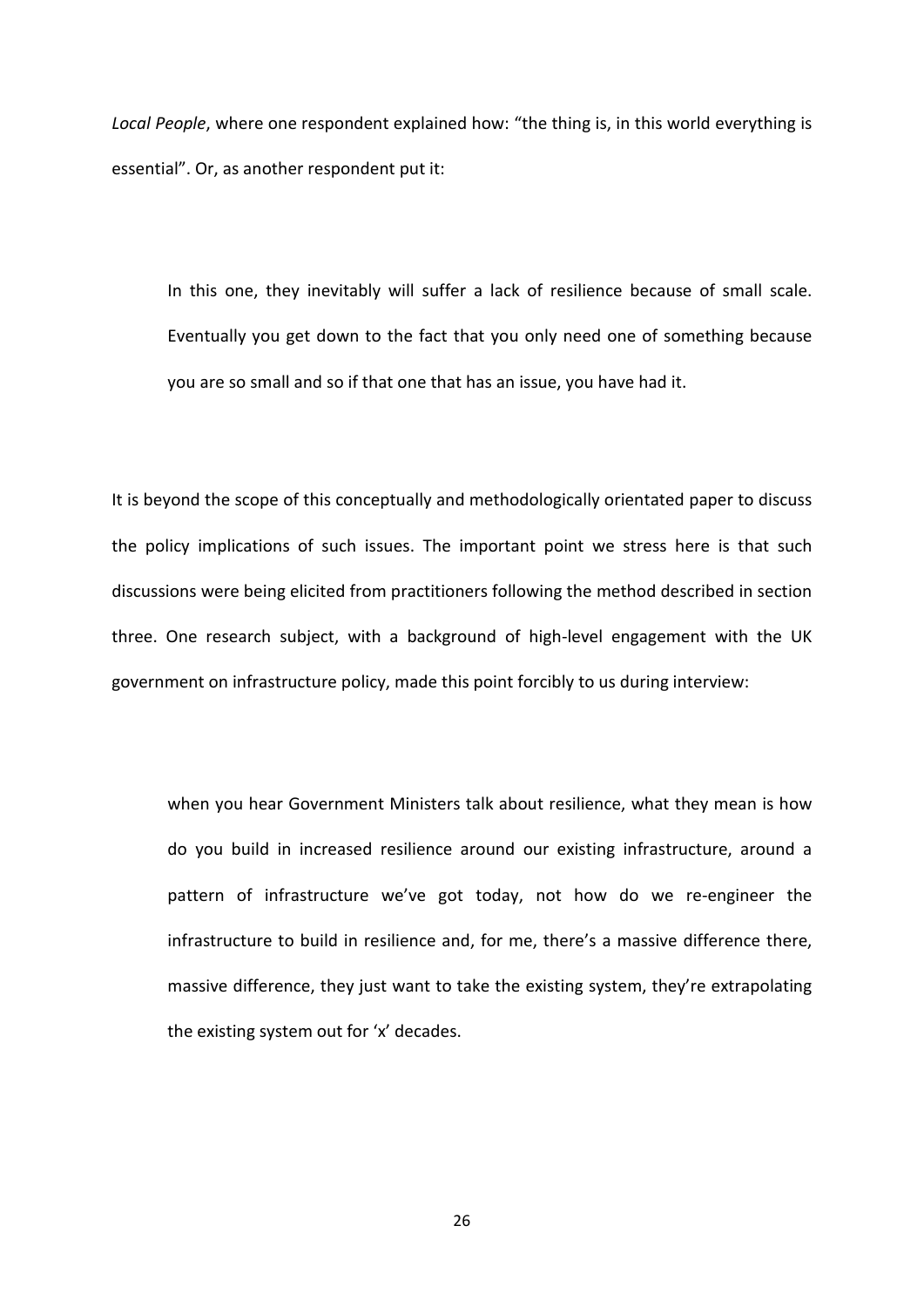I think that's the opportunity you've got here is to take away any of the comfort factors they may still have about how to increase resiliency in infrastructure systems and infrastructure maintenance, because that way there'll be much more creative thinking about what we need to do.

We do not intend the heuristic tool presented here to provide detailed policy descriptions. To repeat an earlier point, the tool presented here is not intended to offer predictive or normative scenarios that could form the basis of policy prescriptions. Rather we simply aim to elicit explorative debate and discussion around the significance of longer-term adaptive cycles in existing infrastructure, in response to various drivers, and then assess the shorterterm resiliency implications of these changes. In provoking these discussions, we of course recognize that policymakers are involved in making investment decisions now that will shape future infrastructure change, especially given the long life-cycle of energy and transport infrastructure assets, and thus these scenarios might elicit discussion which could inform whether current decisions are framed as being even connected to resilience. One interviewee explained how:

The government has a big pot of money to invest for 2050, let's make sure that the allocation of that capital is designed against a whole set of upstream resiliency issues, not simply factored in against an old way of looking at energy infrastructure.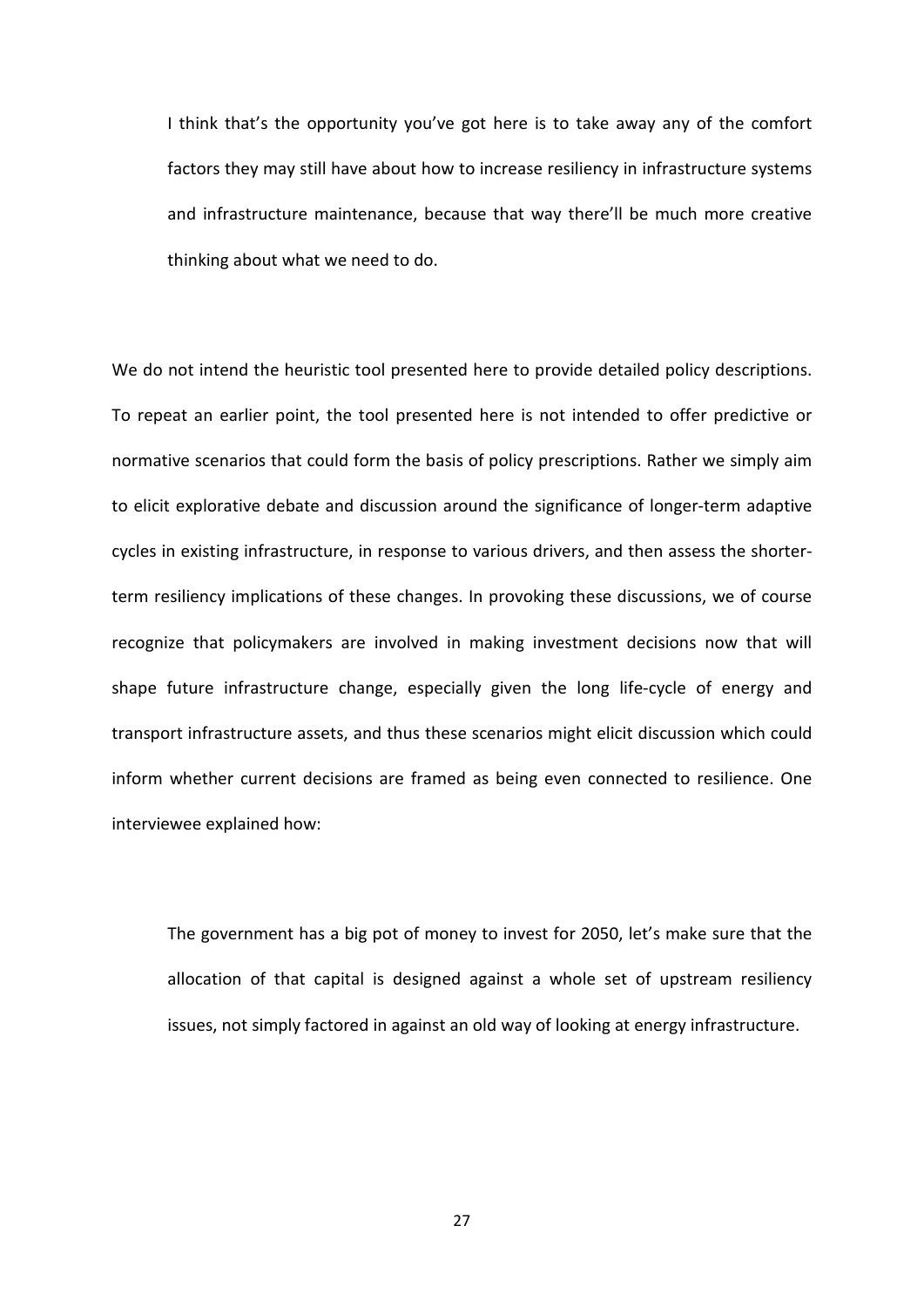The Resilient Futures research exercise also helped practitioners identify trade-offs between different aspects of resilience, as related to infrastructure change. For example, a scenario where infrastructure is more independent and de-centralised might aid response and recovery by encouraging greater self-sufficiency. Yet such isolated communities may suffer from a lack of redundancy in energy production because energy is not shared so readily. In other words, while greater infrastructure decentralisation and independence may prevent regional cascade failures from localised events such as flooding, and thus enhance nationallevel resilience, it can increase vulnerability *within* communities to such events. The notion that increased community independence actually upscales resilience is we argue a fascinatingly counter-intuitive issue that requires further examination.

Such insights have important implications. Current definitions of resilience, such as those offered by the UK Cabinet Office and the UNISDR, tend to view different concepts of resilience as mutually compatible. However, discussions in our focus groups and interviews identify important trade-offs to consider when focussing on different dimensions, and indeed scales, of resilience (e.g. increased community resilience may inhibit national resilience). This especially applies when considering the implications of long-term adaptations in infrastructure systems. Many of these trade-offs, and interactions between different spatio-temporal scales of resilience, are captured in Table 1. In conceptual terms, the Resilient Futures approach proved highly successful in helping practitioners consider how infrastructure systems, such as energy and transport infrastructure, may adapt across long-term cycles. The approach also revealed how such adaptation might induce and constrain changes in other infrastructure systems with shorter and smaller adaptive cycles,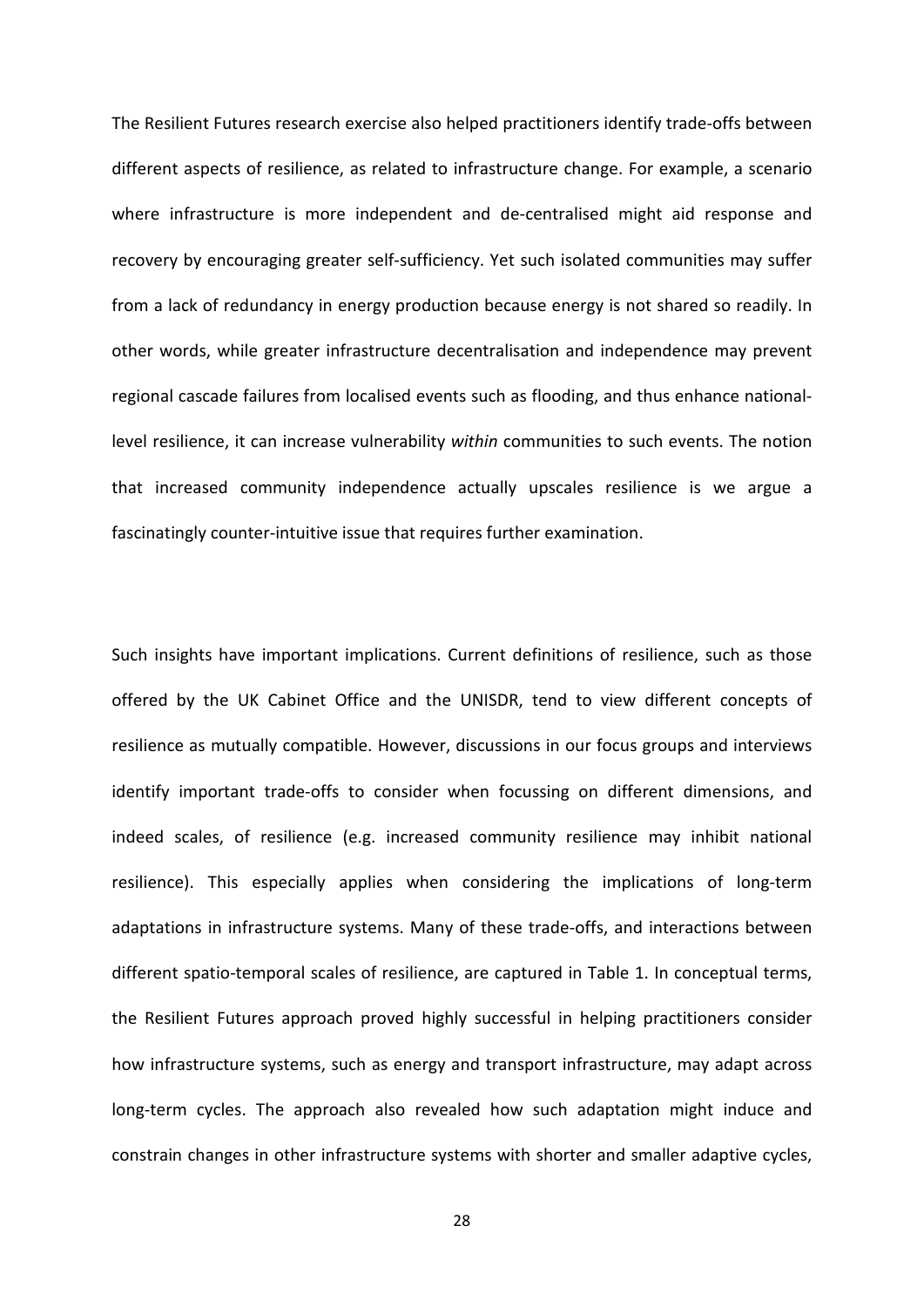such as emergency response practices. In this regard we suggest these insights correspond well with Holling's socio-ecological understanding of resilience. However, it was notable that our tool was less successful in addressing interactions in the other direction: how changes in micro-scale emergency response in turn influence macro-scale infrastructure planning. This bias towards *descending* rather than *ascending* cross-scale interplay may be partly explained by the static use of the scenarios in the episode focus groups: once the scenarios had been refined through interviews they served as static contexts for the episodes to play out, inhibiting discussion of how they might develop in the future. Some possibilities to address this limitation are outlined at the end of this paper.

## **5. Concluding Comments**

The Resilient Futures project has developed and tested a novel 'scenario-episode' tool to address future infrastructure resilience in socio-ecological terms. Our approach thus rejects the idea, popular in future studies that adaptation is, as De Jouvenel (2000: 40) argues, antithetical to the notion of strategic planning. Adaptation is not purely a passive attitude towards the future, as in 'waiting to see what happens and adapt to it'. Rather, it can also be strategically anticipated, evaluated and enabled in different ways within particular infrastructure policies. This point thus also confounds any binary categorical distinction of resilience into proactive or reactive modalities (see Coaffee et al 2009: 132). The distinction between proactive and reactive modes of resilience is well-rehearsed in resiliency debates: proactive modes correspond to macro-scale (temporal and spatial), strategic infrastructure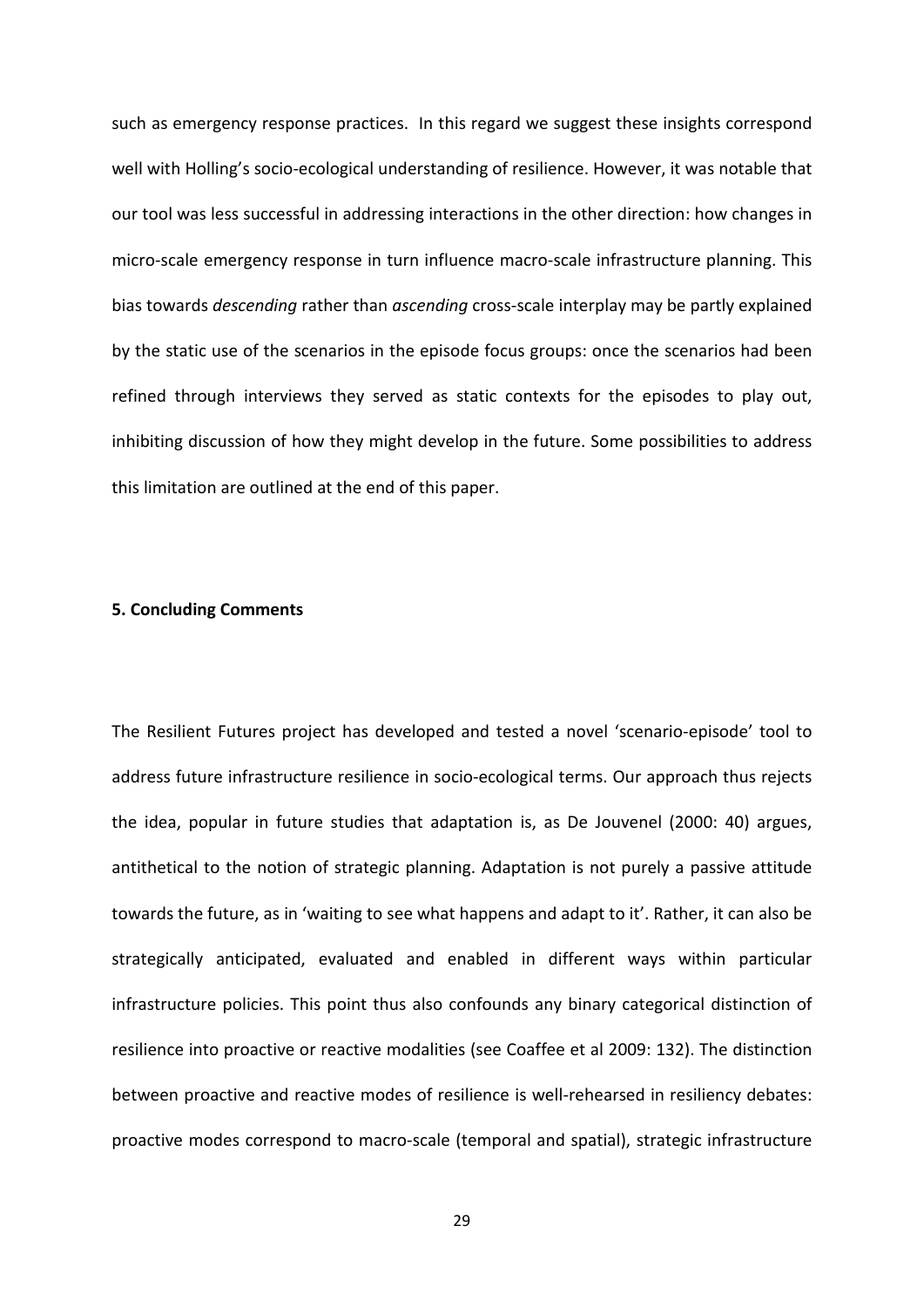planning and reactive modes to micro-scale recovery and adaptation. Rather uniquely, findings from the use of our approach by practitioners suggest how micro-scale reactive resilience can be proactively influenced by macro-scale decisions and future framings of various agencies in the present (see Section 4, and especially Table 1). This insight is directly in accord with Holling's (2001) adaptive cycle model, where cross-scale interplay is integral to the self-organization, and indeed resilience, of any system. However, as Folke (2006) suggests, the implications of this cross-scale (both spatial and temporal) interplay are often underplayed within current resilience policy. In addressing this omission, we do not here seek to provide precise policy recommendations; rather we suggest the efficacy of a heuristic tool intended to help address such limitations. And thus, we seek to directly extend the full implications of Holling's theory of resilience from academic to policy analysis, as opposed to simply conceptualizing its potential (as in Folke, 2006; Manyena, 2006)

We advocate this tool not simply because of its capacity to capture the resiliency consequences of the interaction between different systemic scales, but also because in so doing we problematize many long-held assumptions found with STSS thinking, from the tendency to assume all notions of resilience are mutually compatible to the wide-spread conflation of system stability and resilience. As shown above, such concepts remain pervasive across government policy (Cabinet Office, 2010; 2011; Patriot Act, 2001; UN, 2005), as well as academic analysis (Xu et al, 2012; Maliszewski and, Perrings, 2012). Nevertheless, this tool is not intended to replace all current resilience approaches. Indeed, STSS thinking is unavoidable when considering short-term resiliency policy and practice (see Anderson and Adey, 2011; Crichton et al, 2009; Shapiro, 1995). However, the exclusive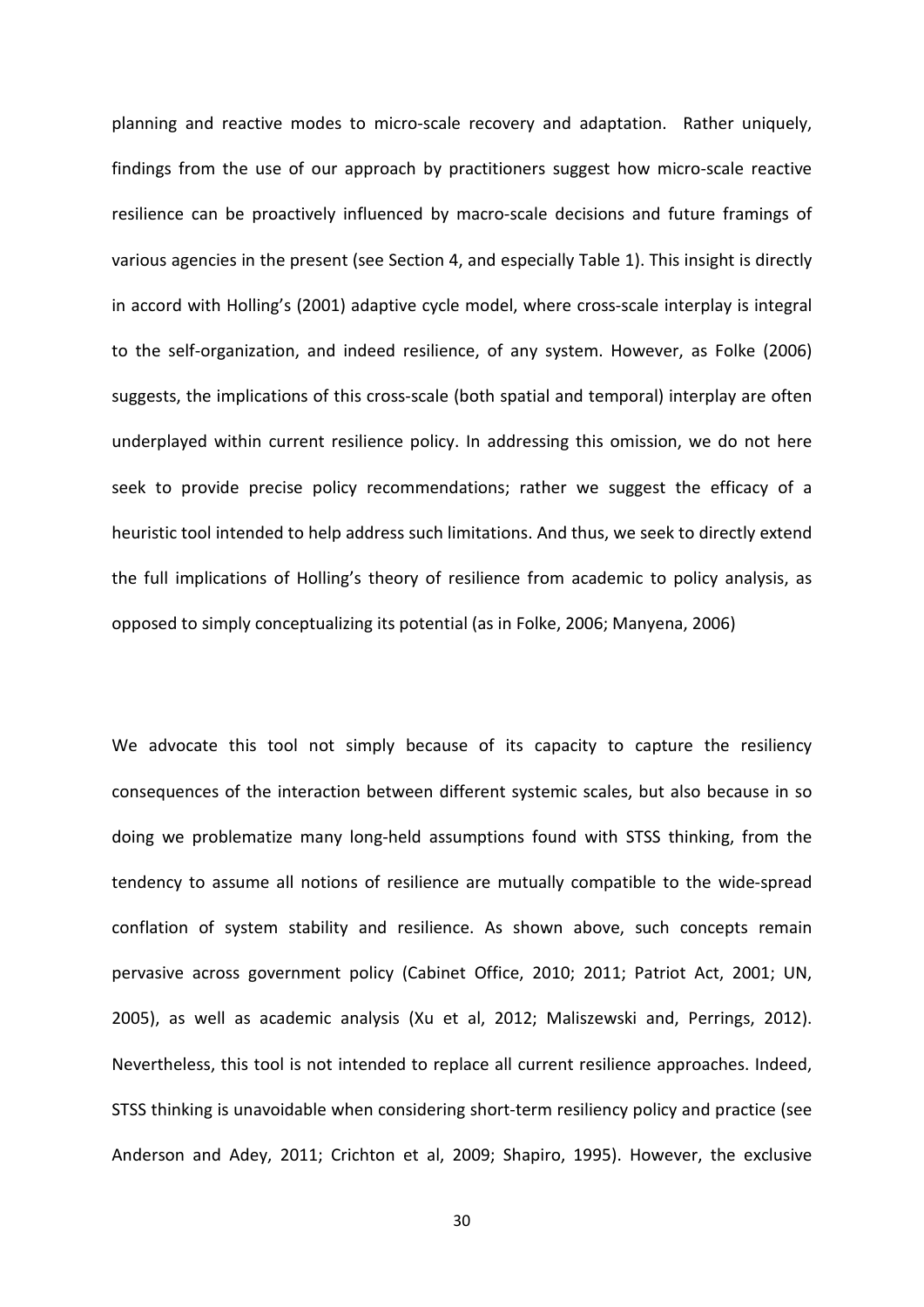application of such thinking to elucidate the resiliency of longer-term urban and regional planning in areas like infrastructure is, as we have implored to stress, highly problematic.

In order to further refine this tool a later phase of the Resilient Futures scenarios will inform a subsequent series of complex computer models that will allow user-specific interactions with the scenarios. Therefore, for example, the specific agency of a particular domain (e.g. rail network maintenance) can be incorporated, and technical interdependencies can be modelled as complex causal relationships rather than simply relayed within a workshop setting of diverse participants. This later phase will involve the construction of a suite of interactive computer-based simulations through which different users, spanning different temporal and spatial scales, from infrastructure planners to emergency responders, can examine how their decisions might impact upon the resilience of infrastructure systems, communities, and individuals. Importantly, this complexity modelling will provide additional scope to address how micro-scale interactions in emergency response may have on-going effects on longer-term infrastructure planning, thus addressing ascending as well as descending cross-scale interplay. It is beyond the scope of this paper to provide a thorough outline of this on-going work; however it is important to recognize that such future simulation would be impossible without the initial development of this 'scenario-episode' approach through engagement with end-users, an approach that has already yielded valuable insights for practitioners into the socio-ecologies of future infrastructure resiliency.

#### **References**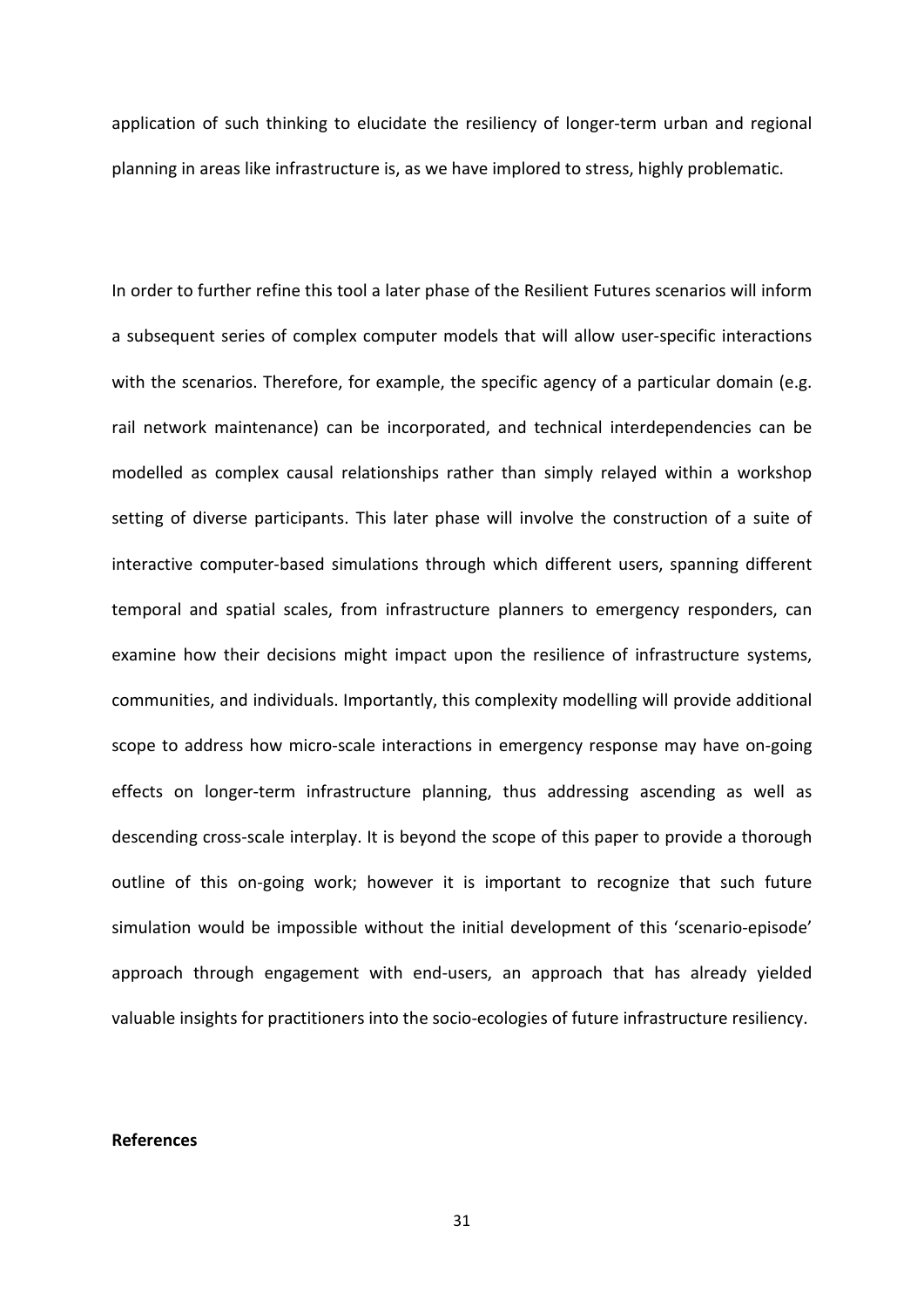9/11 Report (2004) *The 9/11 Commission Report*. W.W. Norton & Company, New York.

7/7 Coroner's report (2011) 'Coroner's Inquest into the London Bombings of  $7<sup>th</sup>$  July 2005'. Coroner's Office, London, http://7julyinquests.independent.gov.uk/role\_coroner/index.htm

Adey, P., and B. Anderson (2011) 'Event and anticipation: UK Civil Contingencies and the space – times of decision', *Environment and Planning A*. 43(12). pp. 2878 – 2899

Adger, N. (2000) 'Social and ecological resilience: are they related?'. *Progress in Human Geography*. 24(3). pp. 347-364.

Anderson, B., and P. Adey (2011) 'Affect and security: exercising emergency in 'UK civil contingencies' *Environment and Planning D: Society and Space*. 29(6). pp.1092 – 1109

Borjeson, L., M. Hojer K-H. Derborg T. Ekvall and G. Finnveden (2006), 'Scenario Types and Techniques: Towards a User Guide'. *Futures* 38. pp. 723-739.

Bosher, L., and A. Dainty (2011) 'Disaster risk reduction and 'built-in' resilience: Towards guiding principles for construction practice' *Disasters,* 35(1). pp.1-18.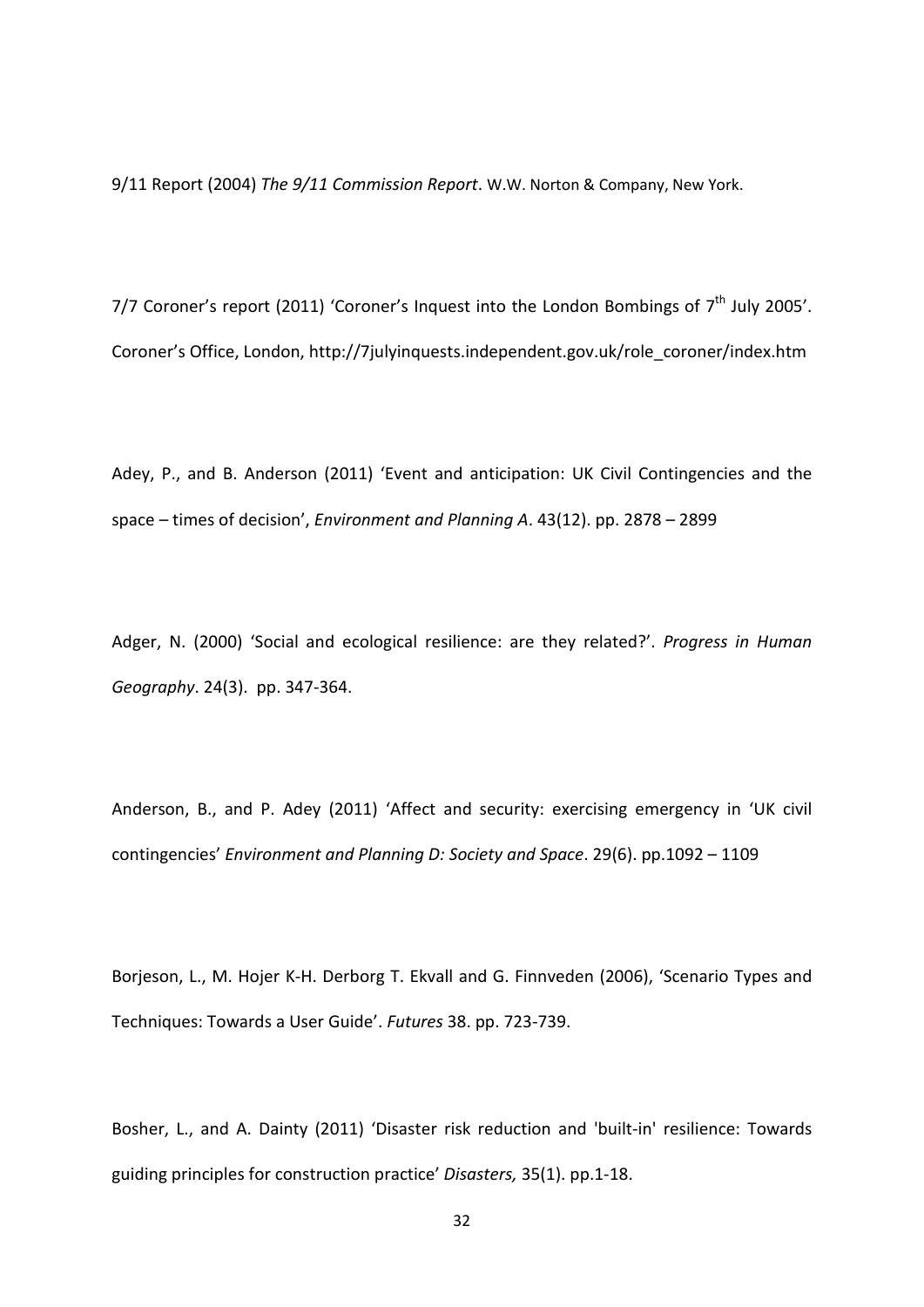Cabinet Office (2010) 'Strategic Framework and Policy Statement on Improving the Resilience of Critical Infrastructure to Disruption from Natural Hazards'. Cabinet **Cabinet** Cabinet Condon, Cabinet Cabinet Condon, Cabinet Condon, Cabinet Condon, http://webarchive.nationalarchives.gov.uk/+/http://www.cabinetoffice.gov.uk/media/3491 03/strategic-framework.pdf.

Cabinet Office (2011) 'Keeping the Country Running: Natural Hazards and Infrastructure'. Cabinet Office, London, http://www.cabinetoffice.gov.uk/sites/default/files/resources/natural-hazardsinfrastructure.pdf.

Cairns, G., G. Wright. K. Van der Heijden, R. Bradfield and G. Burt. (2010) 'Enhancing foresight between multiple agencies: Issues in the use of scenario thinking to overcome Fragmentation'. *Futures* 38. pp. 1010-1025.

Coaffee, J. D. Wood and P. Rogers (2009) *The Everyday Resilience of the City: How Cities Respond to Terrorism and Disaster*. Palgrave: Basingstoke.

Crichton, M., C. Ramsay and T. Kelly (2009) 'Enhancing Organizational Resilience Through Emergency Planning: Learnings from Cross-Sectoral Lessons', *Journal of Contingencies and Crisis Management*. 17(1). pp. 24-37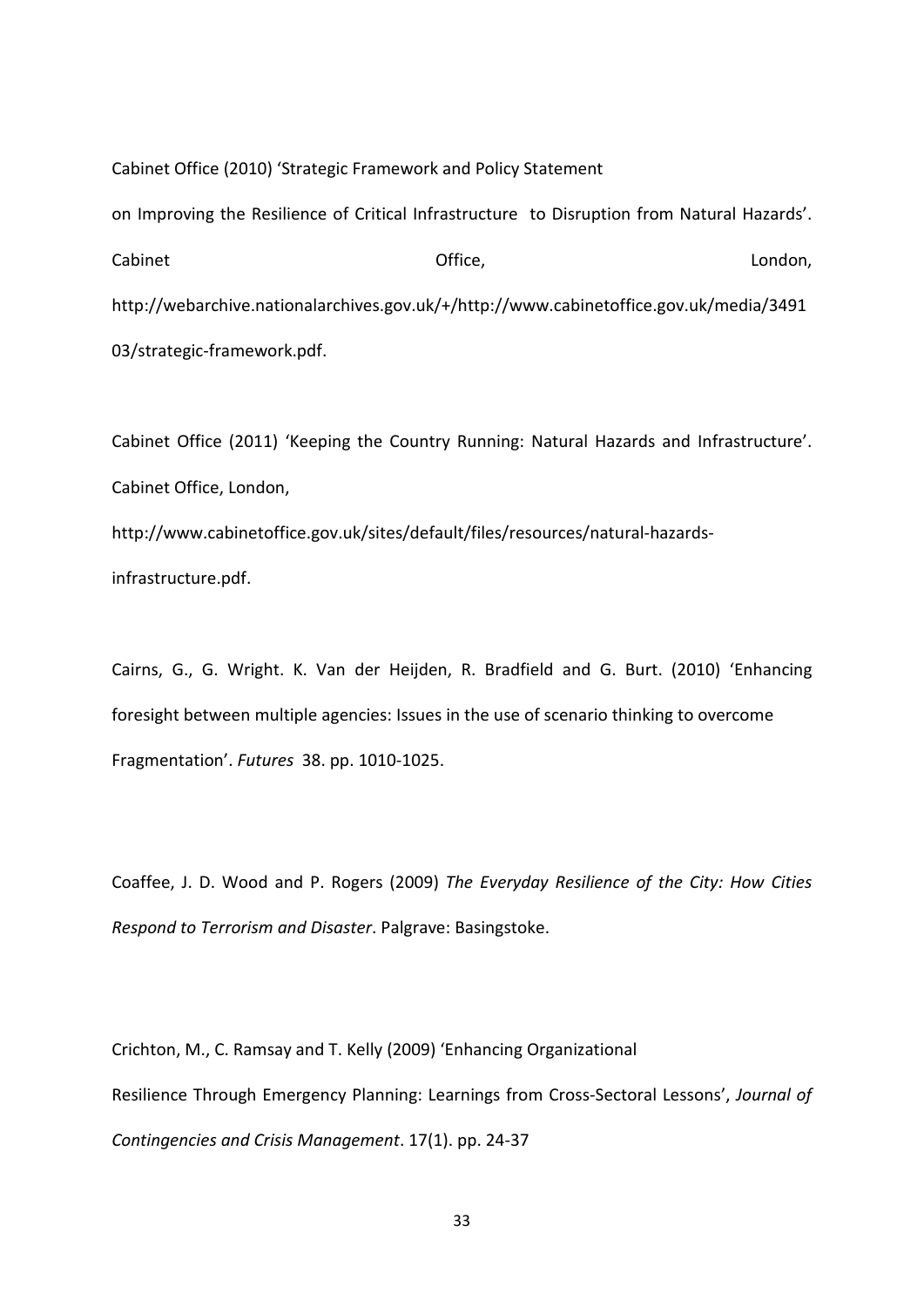CRS (2004) 'Critical Infrastructure and Key Assets: Definition and Identification', Library of Congress Congressional Research Service, Washington D.C.

http://www.fas.org/sgp/crs/RL32631.pdf

De Jouvenel, H. (2000) 'A Brief Methodological Guide to Scenario Building'. *Technological Forecasting and Social Change*. 65. pp. 37–48.

Folke, C. (2006) 'Resilience: The emergence of a perspective for social–ecological systems analyses'. *Global Environmental Change*. 16. pp. 253-267.

Foresight (2006) 'Intelligent Infrastructure Futures The Scenarios – Towards 2055', Foresight, Office of Science and Technology, London, www.foresight.gov.uk.

Foresight (2008) 'Powering our Lives: Sustainable Energy Management and the Built Environment', Foresight, Government Office for Science, pp213, available at www.foresight.gov.uk, https://dspace.lboro.ac.uk/2134/11656

Goodier S., S. Austin R. Soetanto and A. Dainty (2010) 'Causal mapping and scenario building with multiple organisations' *Futures*. 42. April 2010, pp. 219-229, http://dx.doi.org/10.1016/j.futures.2009.11.007.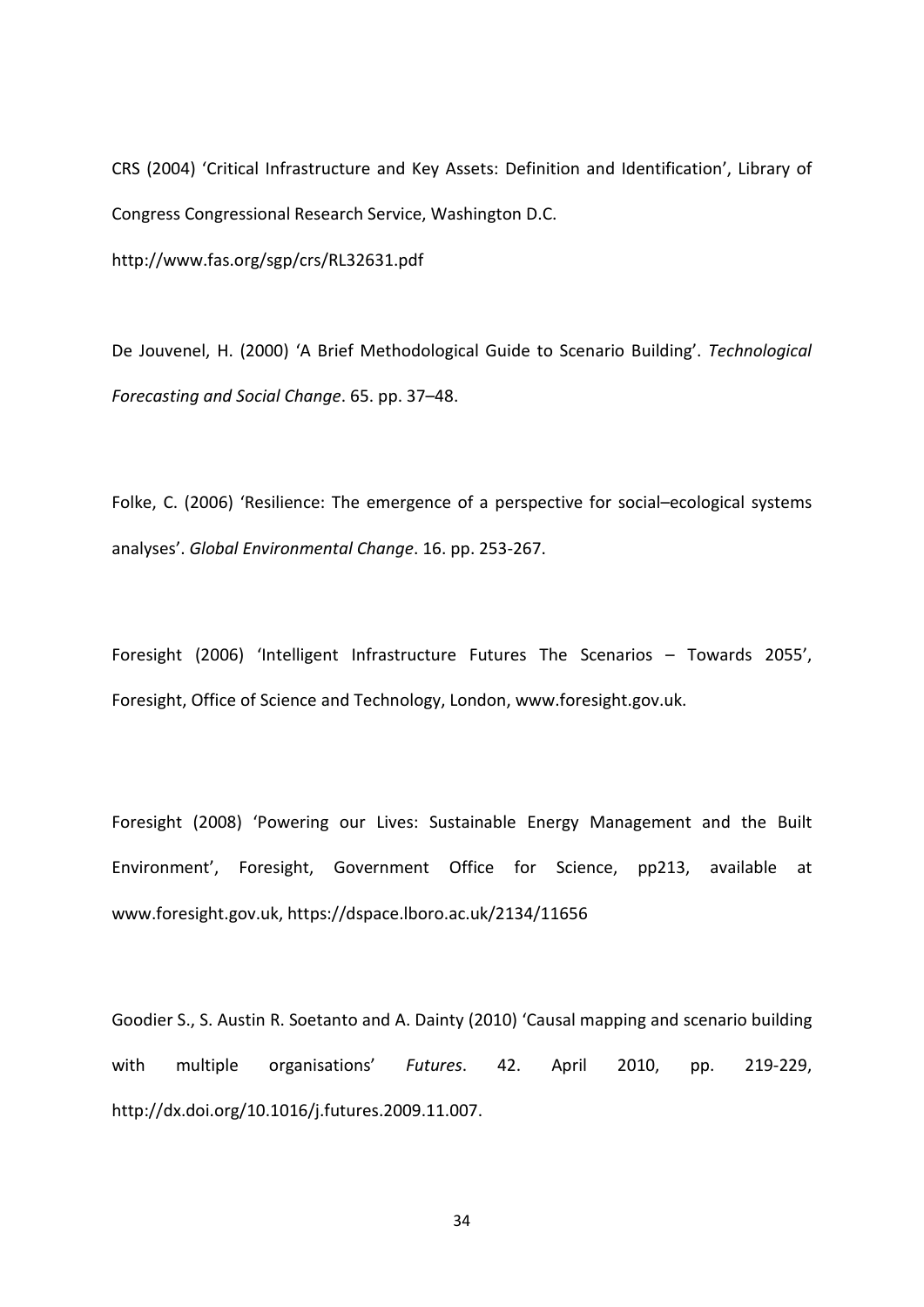Guldi, J. (2012) *Roads to Power: Britain Invents the Infrastructure State*. Harvard University Press, Cambridge, Mass.

Harty, C., C. Goodier R. Soetanto. S. Austin A. Dainty and A. Price (2007) 'The Futures of Construction: a critical review of construction futures studies', *Construction Management and Economics*. 25(5). pp. 477–493, DOI:10.1080/01446190600879117.

Holling, C (1973) 'Resilience and stability of ecological systems', *Annual Review of Ecology and Systematics*. 4. pp. 1–23.

Holling, C. (2001) 'Understanding the Complexity of Economic, Ecological, and Social Systems, Ecosystems. 4. pp. 390-405

Holling, C., L. Gunderso and D. Ludwig (2002) 'In quest of a theory of adaptive Change'. In L Gunderson and C Holling (eds.) *Panarchy: Understanding transformations in human and*  Island Press, Washington. pp. 3–22.

Hughes, T. (1983) *Networks of Power: Electrification in Western society, 1880-1930*. John Hopkins University Press, Baltimore, MD.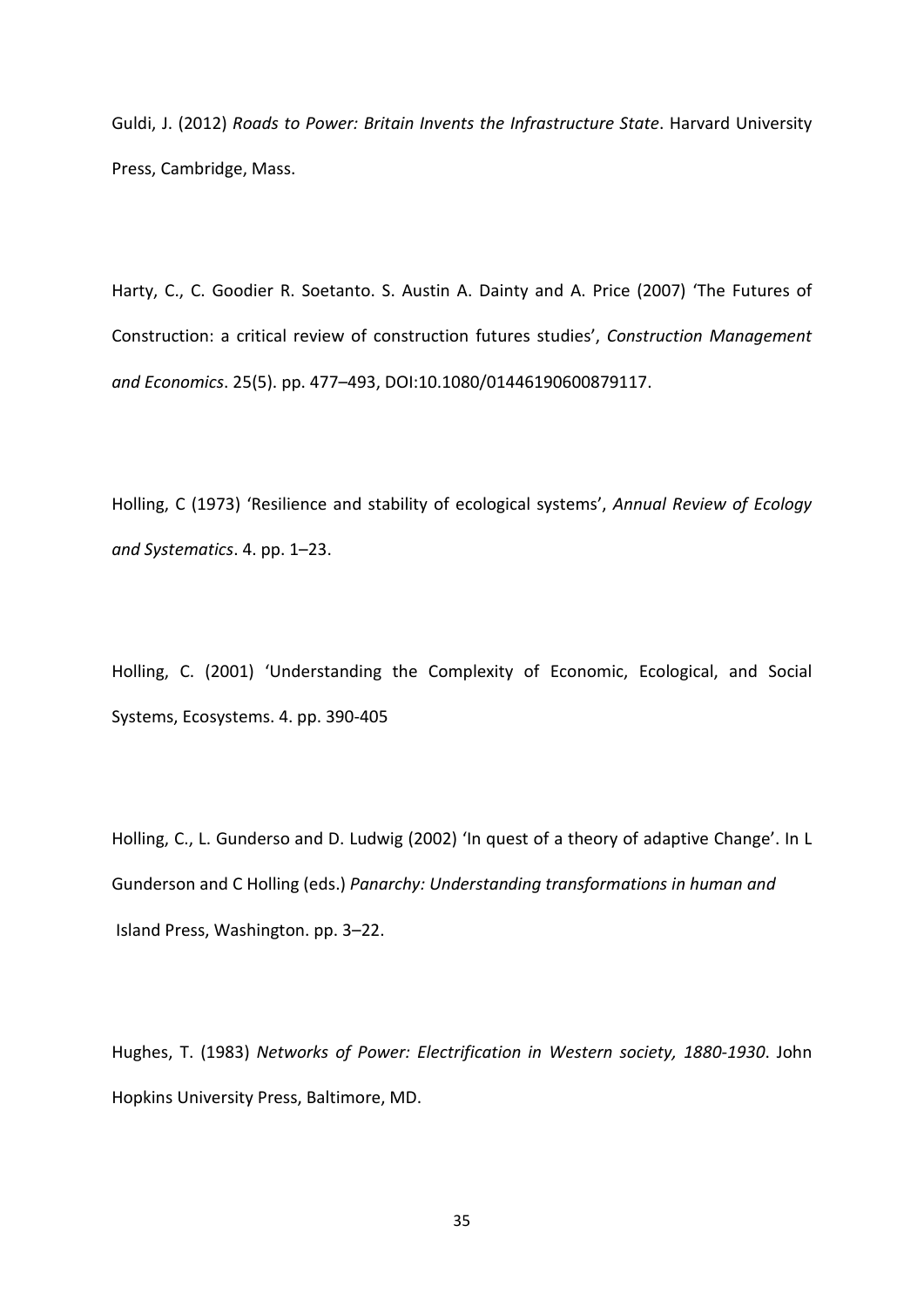Hughes, N., and N. Strachan (2010) 'Methodological Review of UK and International Low Carbon Scenarios', *Energy Policy.* 38. pp. 6056-6065.

IPCC (2000) 'IPCC Special Report Emissions Scenarios: Summary for Policymakers'. United Nations, Geneva, http://www.ipcc.ch/pdf/special-reports/spm/sres-en.pdf.

Katrina report (2006) 'Select Bipartisan Committee to Investigate the Preparation for and Response to Hurricane Katrina', Select Bipartisan Committee to Investigate the Preparation for and Response to Hurricane Katrina, Washington DC, http://www.katrina.house.gov/full\_katrina\_report.htm

Maliszewski P., and C. Perrings (2012) 'Factors in the resilience of electrical power distribution infrastructures'. *Applied Geography*. 32. pp. 668-679.

Maslow, A. (1987) *Motivation and Personality*. Pearson, London.

Manyena, S. (2006) 'The Concept of Resilience Revisited'. *Disasters.* 30(4). pp. 433−450.

Mokrech M., R. Nicholls. and R. Dawson (2012) 'Scenarios of future built environment for coastal risk assessment of climate change using a GIS-based multicriteria analysis', *Environment and Planning B: Planning and Design*. 39(1), pp. 120 – 136.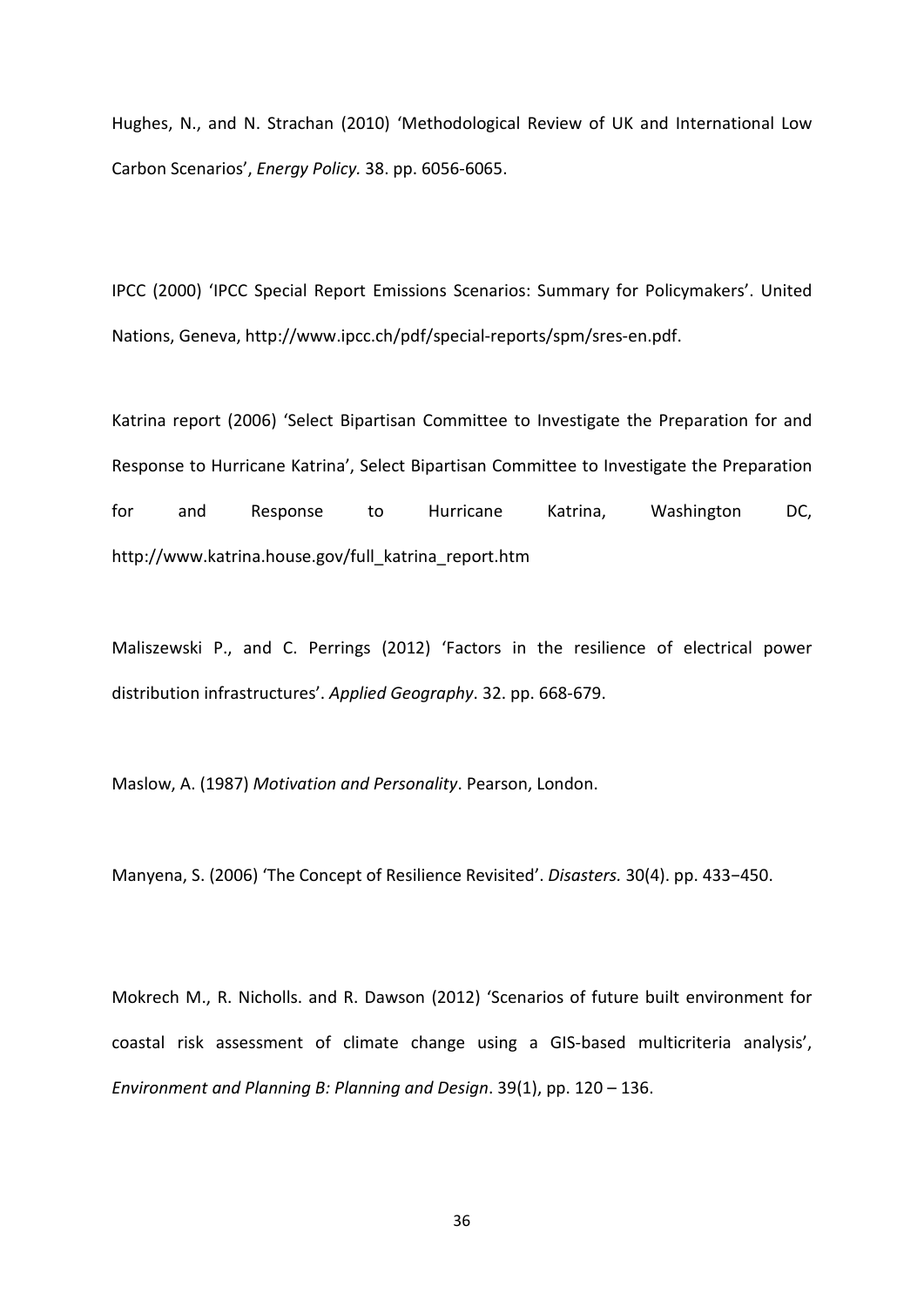NIAC (2009) 'Critical Infrastructure Resilience Final Report and Recommendations', Department of Homeland Security, Washington DC,

http://www.dhs.gov/xlibrary/assets/niac/niac\_critical\_infrastructure\_resilience.pdf

Patriot Act (2001) 'Uniting And Strengthening America By Providing Appropriate Tools Required To Intercept And Obstruct Terrorism (USA Patriot Act) Act Of 2001', U.S. Congress, Washington D.C.

http://www.gpo.gov/fdsys/pkg/PLAW-107publ56/pdf/PLAW-107publ56.pdf

Paton, D., L. Smith. and J. Violanti, (2000) 'Disasters Response: Risk, Vulnerabilities and Resilience', *Disasters Prevention and Management*, 9(3) pp. 173-179.

Pandolfi, J., R. Bradbury. E. Sala P. Hughes K. Bjorndal R. Cooke D. McArdle L. McClenachan J. Newman. G. Paredes. R. Warner and J. Jackson (2003) 'Global Trajectories of the Longterm Decline of Coral Reef Ecosystems'. *Science.* 301, pp. 955-958.

Reginster, I., and M. Rounsevell (2006) 'Scenarios of future urban land use in Europe', *Environment and Planning B: Planning and Design*. 33(4) pp. 619 – 636.

Richardson, G. (2002) The Metatheory of Resilience and Resiliency'. *Journal of Clinical Psychology*. 58(3). pp. 307–321.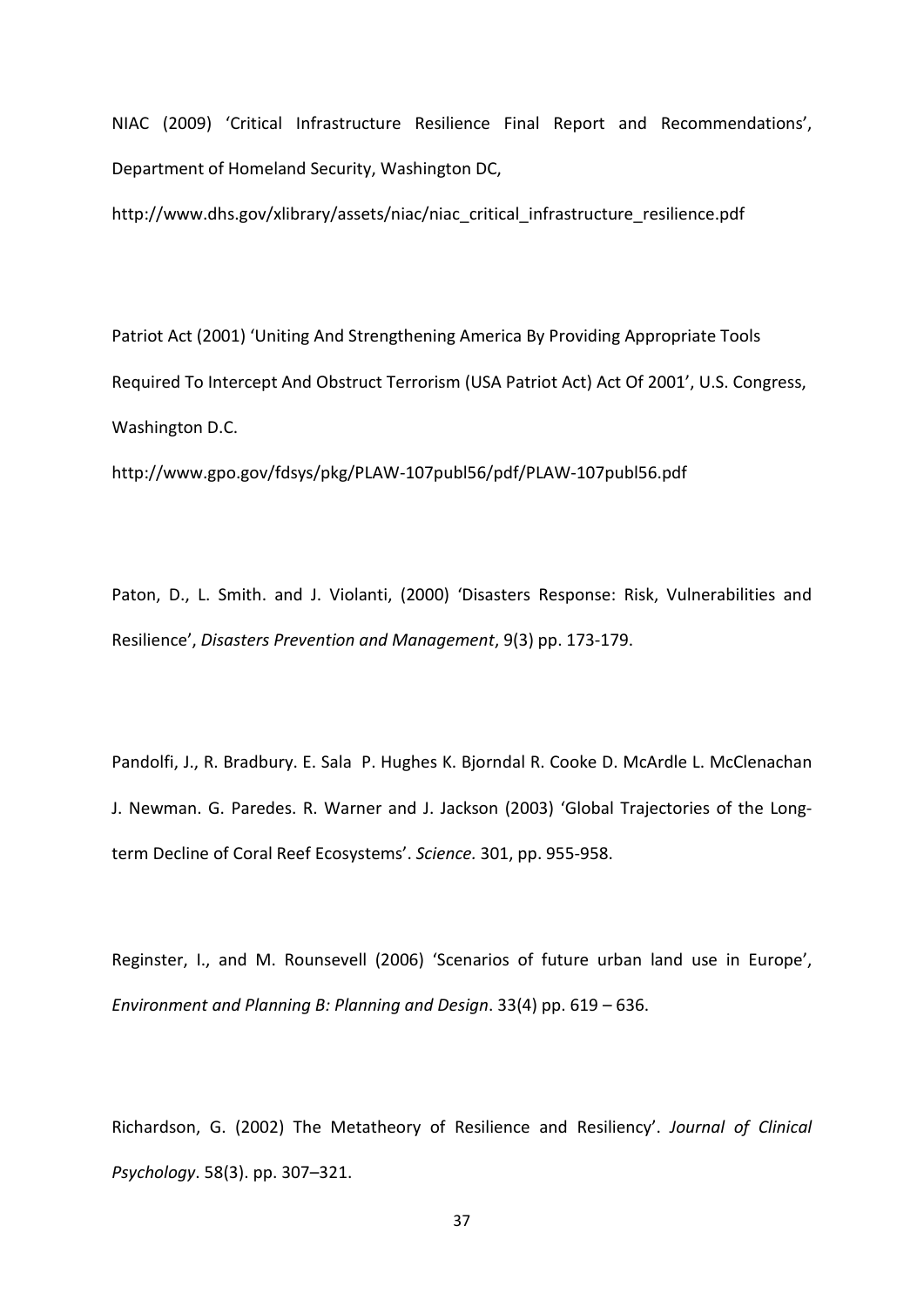Resilient Futures (2012) Resilient Futures EPSRC project, University of Southampton, http://r-futures.ecs.soton.ac.uk/overview/.

Schwartz, P. (1996) *The Art of the Long View*, John Wiley & Sons, Chichester.

Shapiro, L. (1995) *Training Effectiveness Handbook*, McGraw-Hill, New York.

Shearer, A. W. (2005) 'Approaching scenario-based studies: three perceptions about the future and considerations for landscape planning', *Environment and Planning B: Planning and Design*. 32(1), pp. 67 – 87.

Sircar, I., D. Sage C. Goodier P. Fussey, and A. Dainty (2013) Constructing resilient futures: integrating UK multi-stakeholder transport and energy resilience for 2050, *Futures,*  <http://dx.doi.org/10.1016/j.futures.2013.04.003>

Smith, J. (2003) 'Civil Contingencies Planning in Government'. *Parliamentary Affairs*. 56, pp. 410-422.